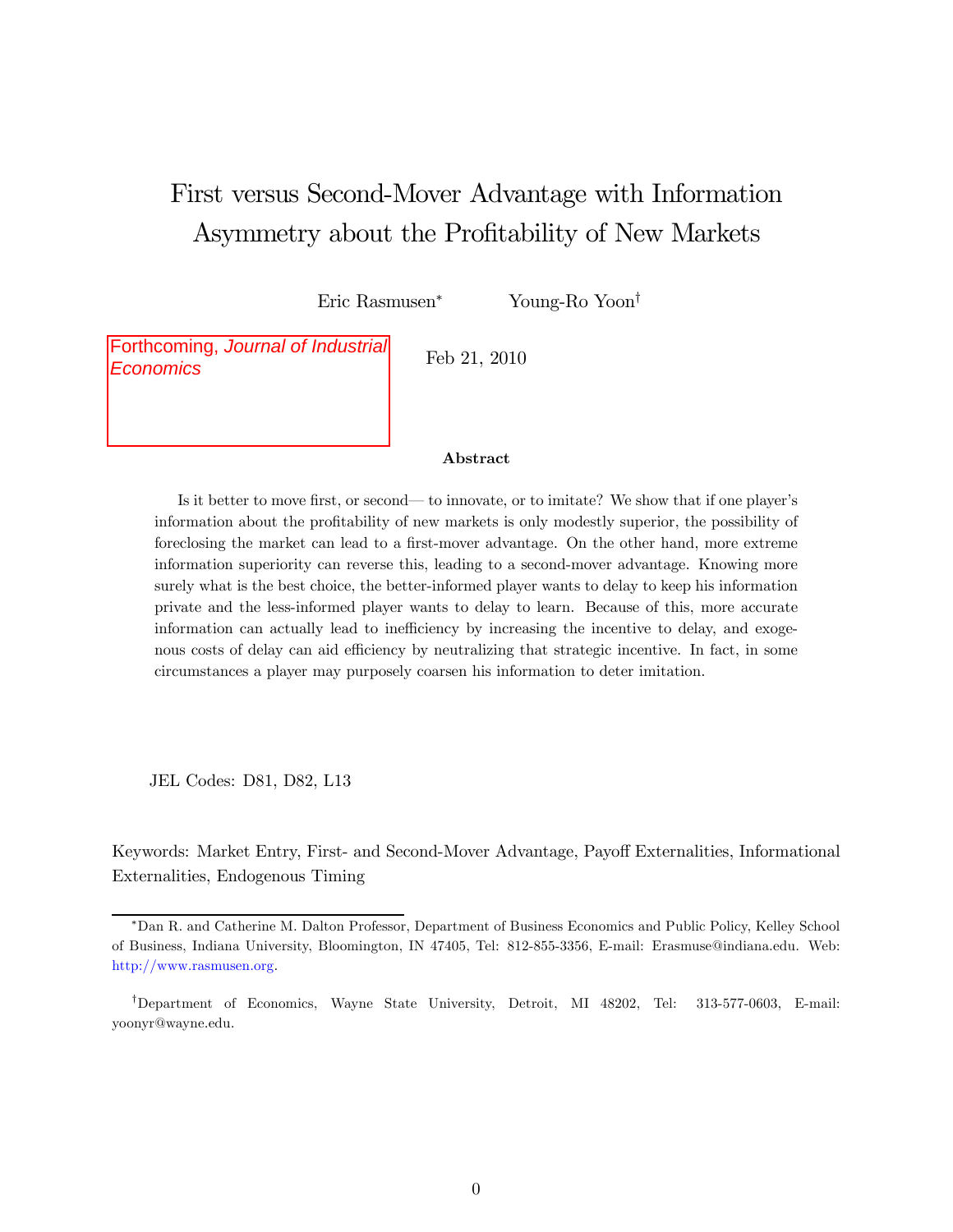# 1 Introduction

Some companies are better than others at introducing new products or entering new geographic markets. One kind of advantage is technological– some companies can serve customers at lower cost. Another is informational– some companies are better at predicting which new products or markets will be profitable. If this advantage is known to rivals, however, it brings with it the peril of attracting imitation. Sony has generally played the role of leader in new markets, while Matsushita has been a follower (Boulding & Christen [2003]). Lu (2002), shows that later entrants in Japan tend to follow the entry mode of innovators. Baum & Haveman (1997) show that in the U.S. new hotels locate close to established hotels. Esty & Ghemawat (2002) study the particular case of superjumbo jet design in the 1990's, where both pre-emption and imitation were central concerns for Airbus and Boeing. At that time, it was uncertain whether "hub-and-spoke" or "point-to-point" would be more common in the future. "Hub-and-spoke" uses bigger and slower planes; "point-topoint" uses smaller but faster planes. Wrong choices in that industry take years to reverse, and each firm had to choose both which kind of plane to design and whether to first wait and see what the other was doing.<sup>1</sup>

A firm with information that a new market will be profitable must choose its entry time to trade off the advantage of preemption against the disadvantage of disclosing its private information. Whether it is better to move first or second is an old question, the subject of an extensive literature that we will later discuss. Usually, it is framed as a choice between committing by moving first or outbidding by moving second– of whether actions are strategic substitutes or strategic complements.

Uncertainty is an important reason to delay. Uncertainty has two dimensions: when it is resolved, and whether it is asymmetric. Even when information is symmetric there is a second-mover advantage if the leader's choice causes uncertainty to be resolved– for example, through profits observed after entry. If, on the other hand, information is asymmetric, although the uncertainty is not resolved there can be a second mover advantage. The less-informed player may want to delay so as to observe and imitate the better-informed player's move. If imitation reduces profit, the betterinformed player will want to delay to prevent it. The intuition is simple if the better-informed player has perfect information. If his information is superior but still imperfect, the situation is less clear, as we will see below.

There is a large literature on first and second mover advantages, but we will defer explaining its intricacies until after we have laid out our own model. Analyzing the effects of information quality on the strategic decision on delay when both information spillover and payoff externalities matter is our present topic. We will use a setting in which two firms decide which of two markets to enter. One firm has better but not perfect information about which market is better. The firms must decide whether to enter immediately or wait, but entry in the first period does not resolve

<sup>1</sup>After an initial false start by Boeing, Airbus came up with its new plane, the big and slow A380, in 2005. The smaller and faster Boeing 787 took its first flight in 2009 (see Kohli & Venkatraman [2006] and http://boeing. mediaroom.com/index.php?s=43&item=997).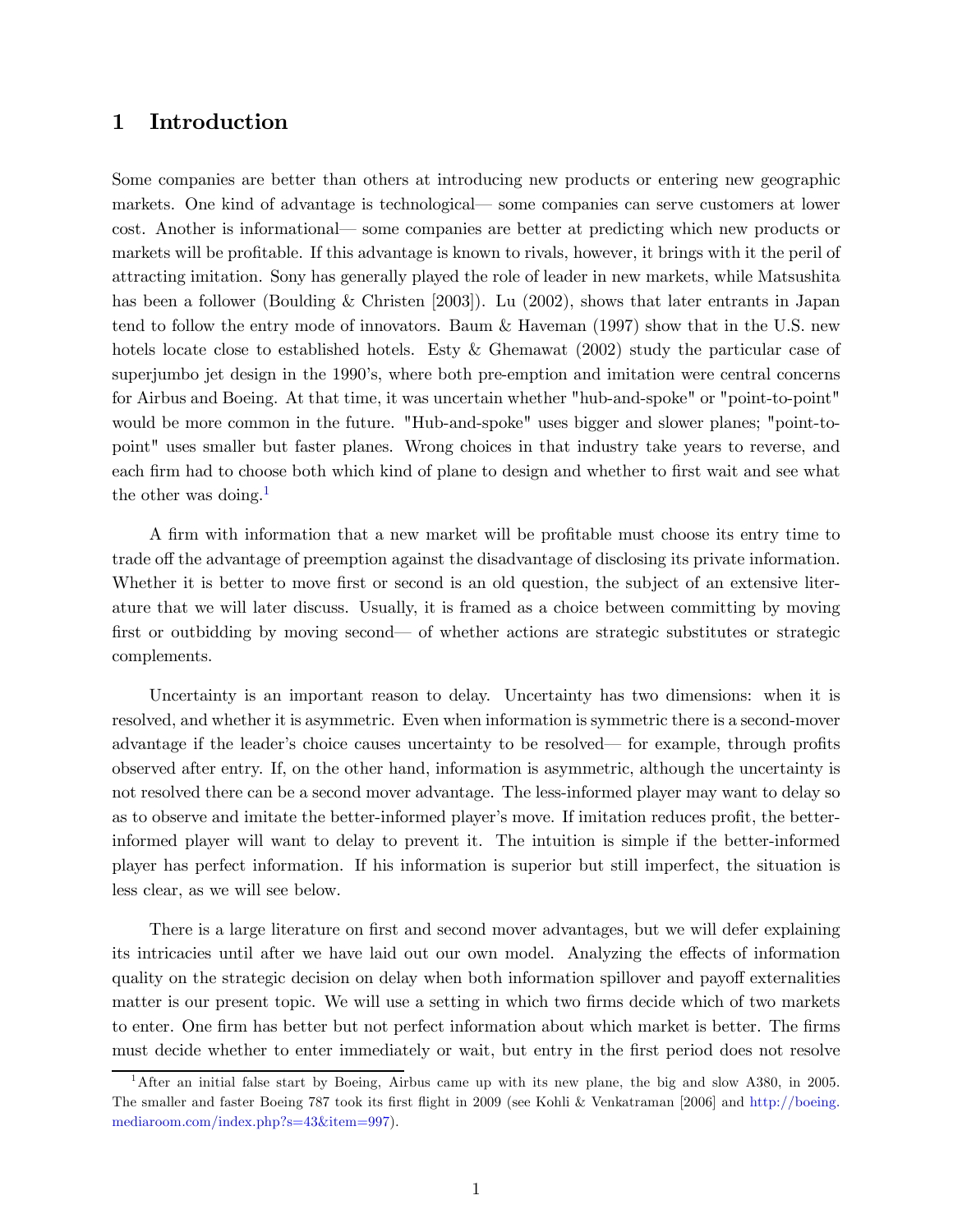the underlying uncertainty. We describe the situation in terms of entering new geographic markets, but the model is equally suited to new products or any of the other of the varieties of innovation.

Whether it is best to move first or to move second depends on the quality of information. If the informed player's information is inaccurate, there is a first mover advantage for both players, the advantage of being able to foreclose the market. Both players know that the informed player's information is weak, so their main concern is to avoid competing in the same market. Choosing the same market does not necessarily put them both in the best market, however, since even the informed player's information is imperfect. Instead, they might both end up in the less profitable market, the worst possible outcome.

On the other hand, if the informed player's information is relatively accurate, the secondmover advantage dominates. Both players know that the informed player has a good chance of picking the big market, and this outweighs the disadvantage of competing in the same market. The uninformed player wants to imitate, and the informed player wants to evade imitation. There are both offensive and defensive reasons to delay. If duopoly competition is not severe, greater precision of information can lead to inefficiency because it increases the informed player's incentive to conceal his valuable information through delay. In this case, a cost of delay can raise welfare by countering that effect because the less-informed player is more patient to a cost of delay.

We also consider the case where a player can choose how informed to be. Does a player always wants to have the most precise information? Oddly enough, a player might prefer to be less informed even if acquiring better information is costless. The reason is that very good information attracts imitation, whereas slightly superior information does not.

# 2 The Model

We will use the terminology of geographical markets rather than product markets in the model. An informed player (I) and an uninformed player (U) each will enter either the North (N) or South (S) market. One of which is bigger than the other, but which market is a bigger one is not known. There are two periods during which each player can enter. In the first period they choose simultaneously to enter North, enter South, or wait. If one player waits and the other does not, the waiting player can observe the other player's first-period choice before his own choice in the second period. The second mover cannot observe profits, however, which are received only at the end of the second period. Player i's action set is thus  $A = \{a_i, t_i\}$ , where  $i \in \{U, I\}$  denotes the player,  $a_i \in L = \{N, S\}$  denotes the market entered, and  $t = \{t_1, t_2\}$  denotes the period of entry.

Table 1 shows the ex-post payoffs, with  $x < \alpha y$  for  $0 < \alpha < 1$ . A monopolist earns  $x > 0$  or  $y > x$  depending on whether its market is small or large. Each of two duopolists would earn  $\alpha$  as much as a monopolist.<sup>2</sup>

 $2^2$ If being in a duopoly instead of a monopoly hurts a player's profits, as it would unless the two players' products were complements, then  $0 < \alpha < 1$ . If a duopoly industry earns less than a monopoly, as in the Cournot model with identical products, then  $0 < \alpha < 0.5$ . If consumers sufficiently value differentiated products, then  $\alpha > 0.5$  and the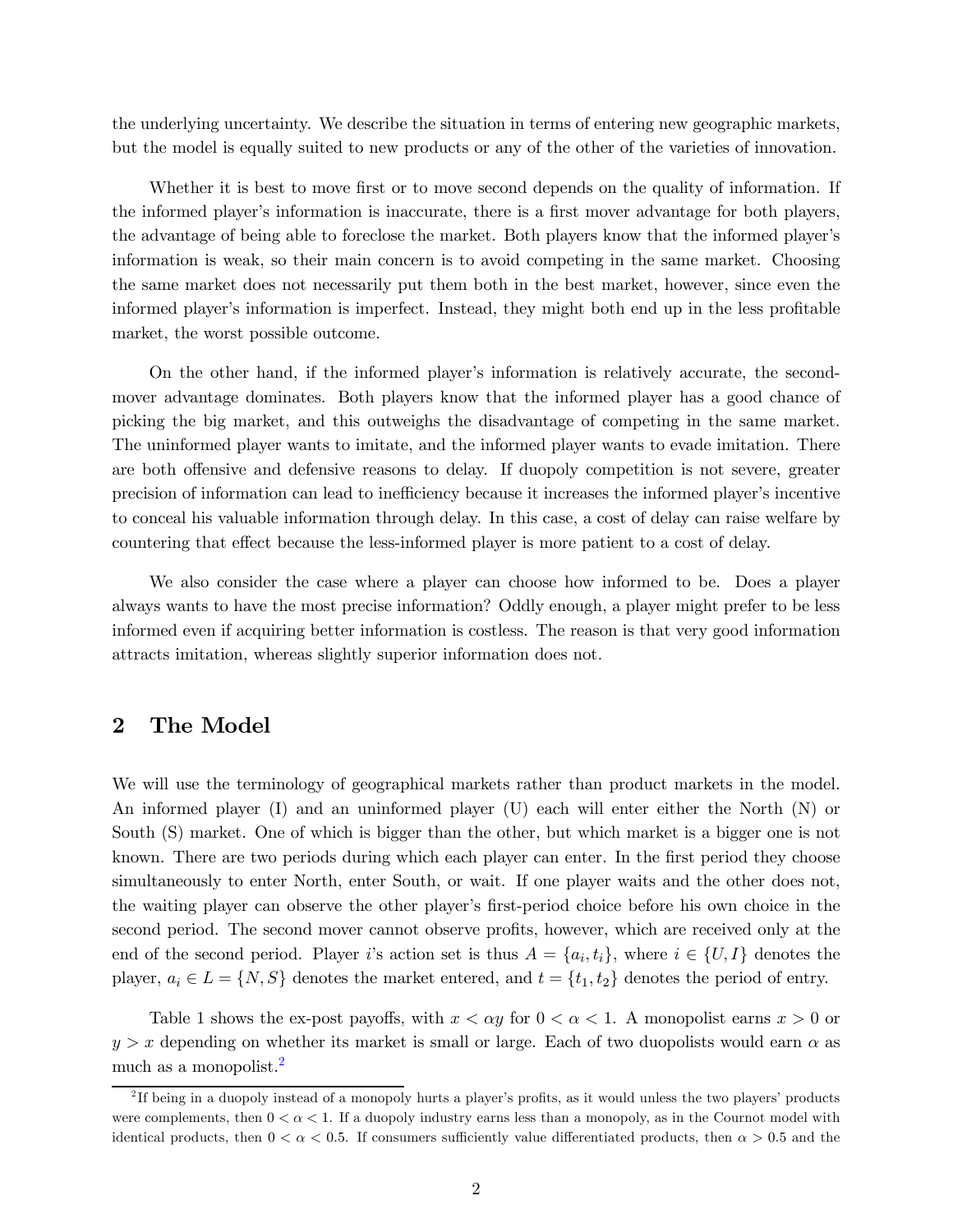|                 |              | Uninformed player    |                      |
|-----------------|--------------|----------------------|----------------------|
|                 |              | Big Market           | Small Market         |
| Informed player | Big Market   | $\alpha y, \alpha y$ | y, x                 |
|                 | Small Market | x, y                 | $\alpha x, \alpha x$ |

Table 1: Ex-Post Payoffs for Big and Small Markets (for  $y > x > 0$  and  $0 < \alpha < 1$ )

We will assume that  $x < \alpha y$ ; that is, the single-firm duopoly profit in a big market is greater than the monopoly profit in a small market. Thus, the follower would be willing to crowd into a market despite the leader's presence if he were sure the market was big.

The common prior is that both markets are equally likely to be the big market. Before the first period, the informed player observes the private signal  $\theta \in \Theta = \{N, S\}$  which correctly identifies the big market with probability  $p \in (\frac{1}{2}, 1)$ . As the precision, p, approaches  $\frac{1}{2}$ , the signal becomes useless; as it approaches 1, it becomes perfect. The uninformed player does not observe the informed player's signal, but he does know p.

The informed player's pure strategy is

$$
s_I = (t_I(\theta), a_I(\theta | t_I = t_1), a_I(\theta | t_I = t_U = t_2), a_I(\theta | t_U = t_1, t_I = t_2))
$$
\n(1)

For given  $\theta$ , the informed player decides when to enter and whether to follow his signal or not. If  $a_I = \theta$ , we will say that he "uses the signal". The uninformed player's strategy is

$$
s_U = (t_U, a_U | (t_U = t_1), a_U | (t_I = t_U = t_2), a_U(a_I | t_I = t_1, t_U = t_2))
$$
\n<sup>(2)</sup>

since he observes no his own private signal. We will allow mixed-strategies for both players.

Let  $\lambda$  be the uninformed player's belief as to the probability that the informed player uses the signal in choosing a market. The strategy profile  $s = \{s_U, s_I\}$  and  $\lambda$  is a perfect Bayesian equilibrium if  $E\pi_I(s_I, s_U)$  and  $E\pi_U(s_I, s_U)$  are maximized for given  $\lambda$  and  $s = \{s_U, s_I\}$  and  $\lambda$  is consistent with  $s_I$  in terms of Bayesian updating.

Throughout this paper, one particular value of  $p$  is critical for determining the equilibrium, so let us define:

$$
\overline{p} \equiv \frac{y - x\alpha}{(y - x)(\alpha + 1)}
$$
\n(3)

It will turn out that for  $p < \overline{p}$  there is a first-mover advantage and for  $p > \overline{p}$  there is a second-mover advantage.

industry earns more as a duopoly, though each firm would still prefer to be a monopoly. We allow for both cases. The parameter  $\alpha$  increases with: (1) the degree of product differentiation, (2) the degree to which the two goods are complements, and (3) the ability of the two players to collude when they are a duopoly. If the products are identical, then  $\alpha \leq 0.5$ , with perfect collusion having  $\alpha = 0.5$ , Bertrand competition having  $\alpha = 0$ , and Cournot competition having  $0 < \alpha < 0.5$ . If there is perfect collusion, then  $0.5 \leq \alpha < 1$ , depending on the degree of product differentiation and product complementarity.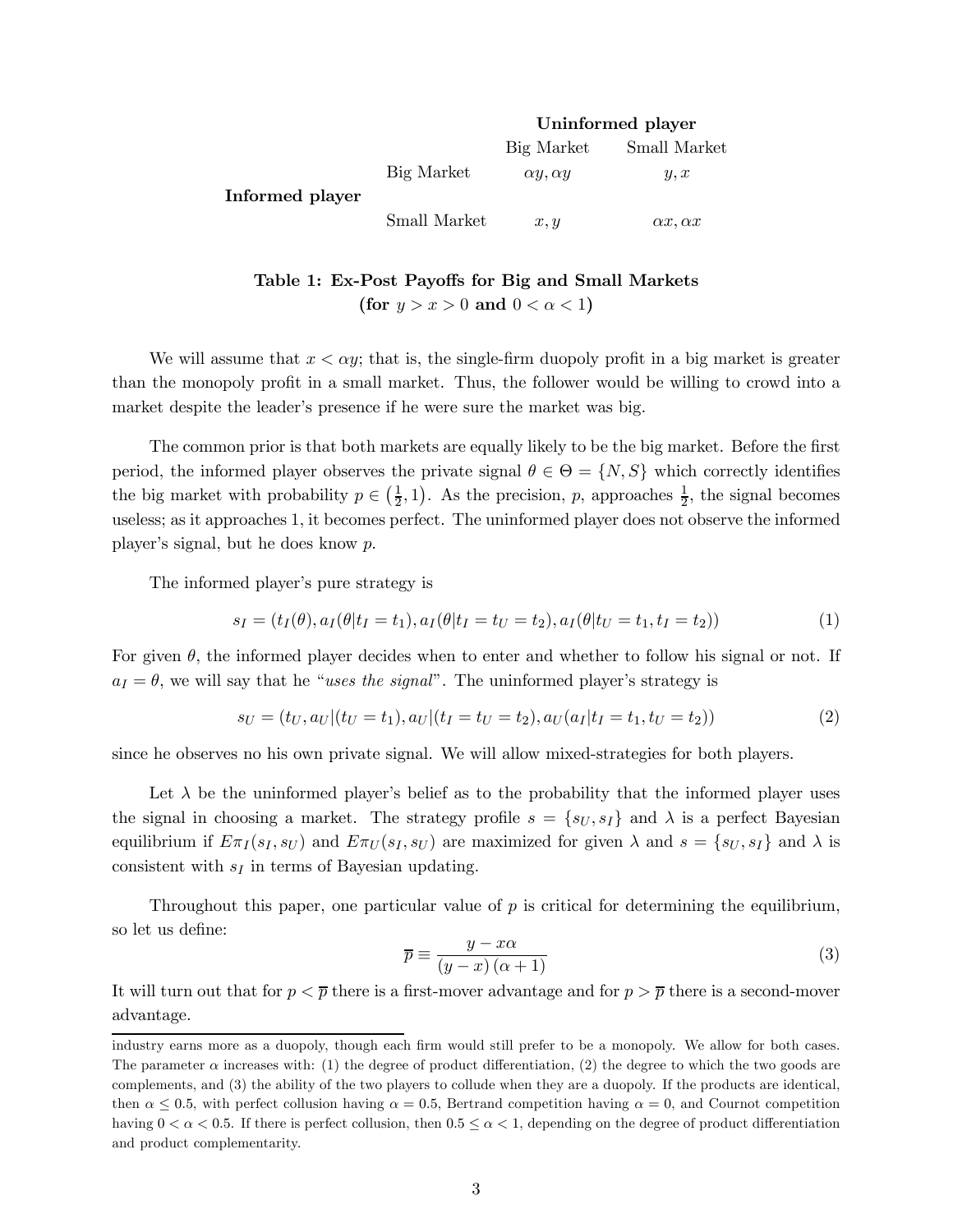# 3 Exogenous Timing of Entry

We will start by assuming that the sequence of entry is exogenous, a necessary prelude to the analysis of endogenous entry. This analysis is in order to derive both firms' best responses for each available outcome used in calculating the players' expected payoffs.<sup>3</sup> The possible exogenous-timing games are (1) the players move simultaneously, (2) the uninformed player moves first, and (3) the informed player moves first.

If the uninformed player has no chance to observe I's choice, he has only prior belief about which is a big market. In this case, the informed player's best response is contingent on his belief as to the uninformed player's choice.

### Lemma 1

Suppose that U has only prior belief about which is a big market. Let us denote by q I's belief that U selects "North". Then any  $q \in [0,1]$  is a consistent belief.

Proof: In the appendix.

The key reasoning is as follows. As the uninformed player should make a decision on timing of entry before round 1 starts, he has no chance to observe the informed player's signal. This implies that what the uninformed player should expect is not whether the informed player will select to "North" or "South", but whether he will follow the private signal or not. The uninformed player's expectation, based on the belief about both the true state and private signal, makes him indifferent between selecting "North" and "South" regardless of the informed player's best response contingent on his belief. Different equilibria will result depending on the informed player's belief.4 For the simple analysis, throughout this paper, we assume that  $q = \frac{1}{2}$ .<sup>5</sup> As we assume no communication between players before making a choice, this would be a reasonable assumption.

### Assumption 1

When U makes a choice without observing I's choice, I believes that  $Pr(a_U = N) = 0.5$ .

Then both players' equilibrium behaviors in each exogenous ordering case can be described as follows.<sup>6</sup>

<sup>&</sup>lt;sup>3</sup>When firms decide their timing of choice endogenously, they should consider their expected payoffs for all available outcomes which depend on both players' best responses.

<sup>4</sup> In all equilibria, it is same that the uninformed player is indifferent between his choices. Just the informed player's best responses contingent on his belief are different.

<sup>&</sup>lt;sup>5</sup>Lemma A.1 (Page 19) describes the critical value of informed player's belief  $q^*$  which yields his different best response. The assumption that  $q = \frac{1}{2}$  corresponds to the case where  $q < q^*$  because  $\frac{1}{2}$ 

<sup>&</sup>lt;sup>6</sup>If the informed player is indifferent between using and deviating from his signal for given p, we assume that he uses a signal. Also if the uninformed player is indifferent, for given  $p$ , between imitating and deviating from the informed player's choice, we assume that he imitates the informed player's choice.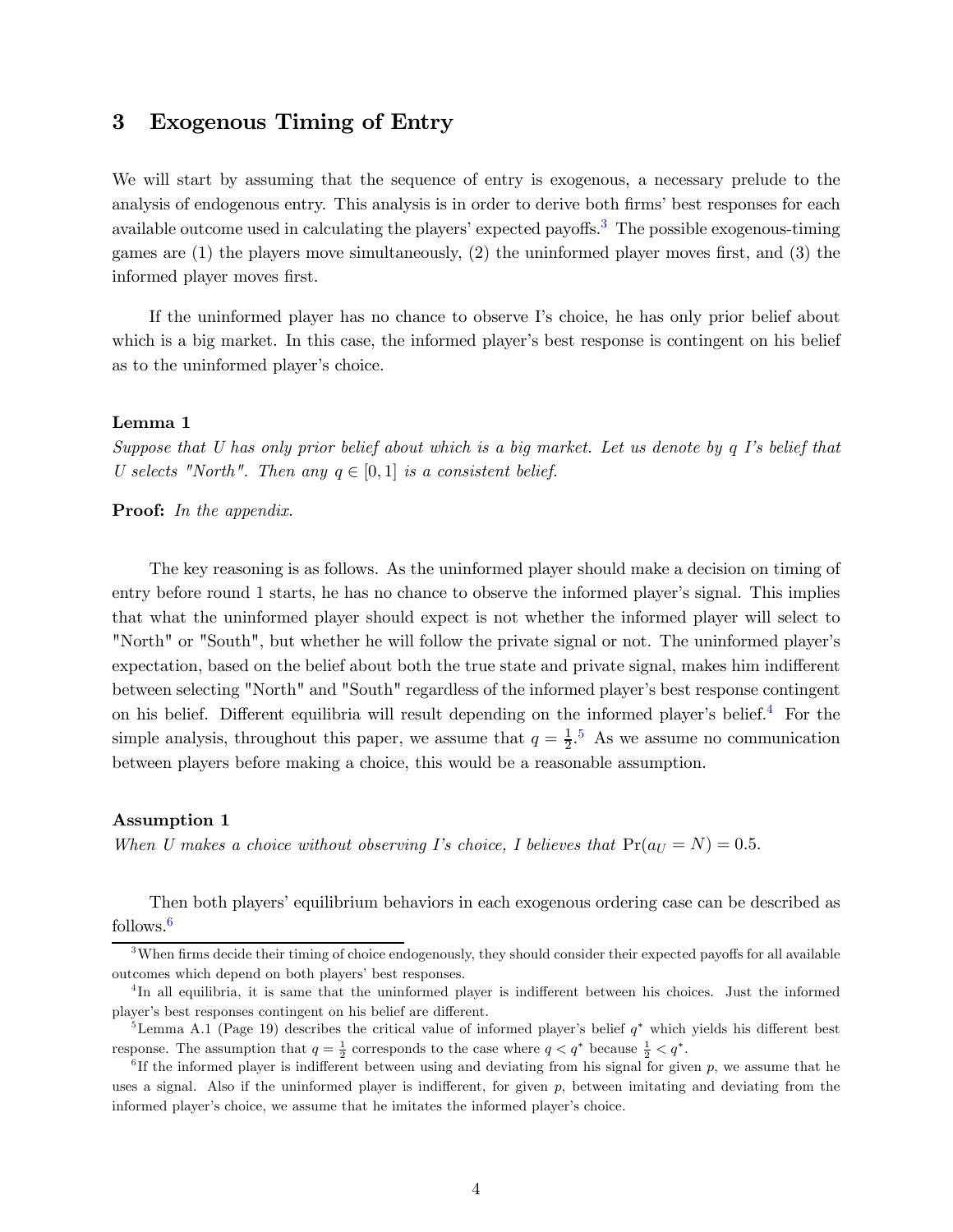#### Proposition 1.

1) Suppose that the choice of location is simultaneous. Then, the informed player uses his signal and the informed player chooses randomly between North and South.

2) Suppose that the choice of location is sequential.

2-1) If the uninformed player chooses first, the informed player uses the signal if it is accurate enough (if  $\overline{p} \leq p < 1$ ), and otherwise (if  $\frac{1}{2} < p < \overline{p}$ ) chooses the opposite of the uninformed player.  $2-2$ ) If the informed player chooses first, he uses the signal. The uninformed player imitates him if the signal is accurate enough (if  $\overline{p} \leq p < 1$ ), but otherwise (if  $\frac{1}{2} < p < \overline{p}$ ) he chooses the opposite.

**Proof**: In the appendix.

Proposition 1 says that when the informed player is the leader, he should use his signal rather than try to conceal it by randomization. The equilibrium is separating, so the uninformed player can infer the signal  $\theta$  perfectly.

When the informed player is the follower, he has even less reason to randomize. He knows he is better informed, so it is natural for him to use the signal, but he must also consider the competition that arises when both players are in the same market. Hence, his information quality affects whether he uses his signal or not. If it is low, i.e.,  $p < \overline{p}$ , he has more reason to worry that the signal is wrong. If the uninformed player already accidentally selected the location signalled by  $\theta$ , the informed player will be reluctant to do the same because both players might end up in the small market.

On the other hand, if his information quality is high, i.e.,  $\bar{p} \leq p$ , he has relatively strong confidence in the correctness of the signal. Even if the other player already chose the location signalled by  $\theta$ , it is better to join him there in what is very likely the best market, because  $\alpha y > x$ . Hence, regardless of the uninformed player's choice of location, the informed player uses the signal.

Similar reasoning applies to the uninformed player's strategy. If and only if the informed player's information quality is low, the uninformed player thinks mainly of avoiding competition and diverges in his choice of market.

From (3), it can be checked that

$$
\frac{\partial \overline{p}}{\partial y} = \frac{(\alpha - 1)x}{(\alpha + 1)(y - x)^2} < 0, \quad \frac{\partial \overline{p}}{\partial x} = \frac{(1 - \alpha)y}{(\alpha + 1)(y - x)^2} > 0, \quad \frac{\partial (\overline{p})}{\partial \alpha} = -\frac{x + y}{(\alpha + 1)^2(y - x)} < 0 \tag{4}
$$

As the large market size y increases, the parameter set for which  $p \in [\overline{p}, 1)$  increases. As y increases, each firm's payoff from being a duopolist in the large market increases, whereas the payoff x from being a small-market monopolist stays the same. Hence, the informed player puts more emphasis on being in the big market and has more reason to follow his signal. The uninformed player knows this, so he too relies more on the signal— which means that as y increases he becomes more eager to imitate the informed player. On the other hand, as  $x$ , the profit when a player operates as a monopolist in a small market, increases, the parameter set for which  $p \in [\overline{p}, 1)$  falls. The loss from being in a small market decreases and each player's incentive to avoid competition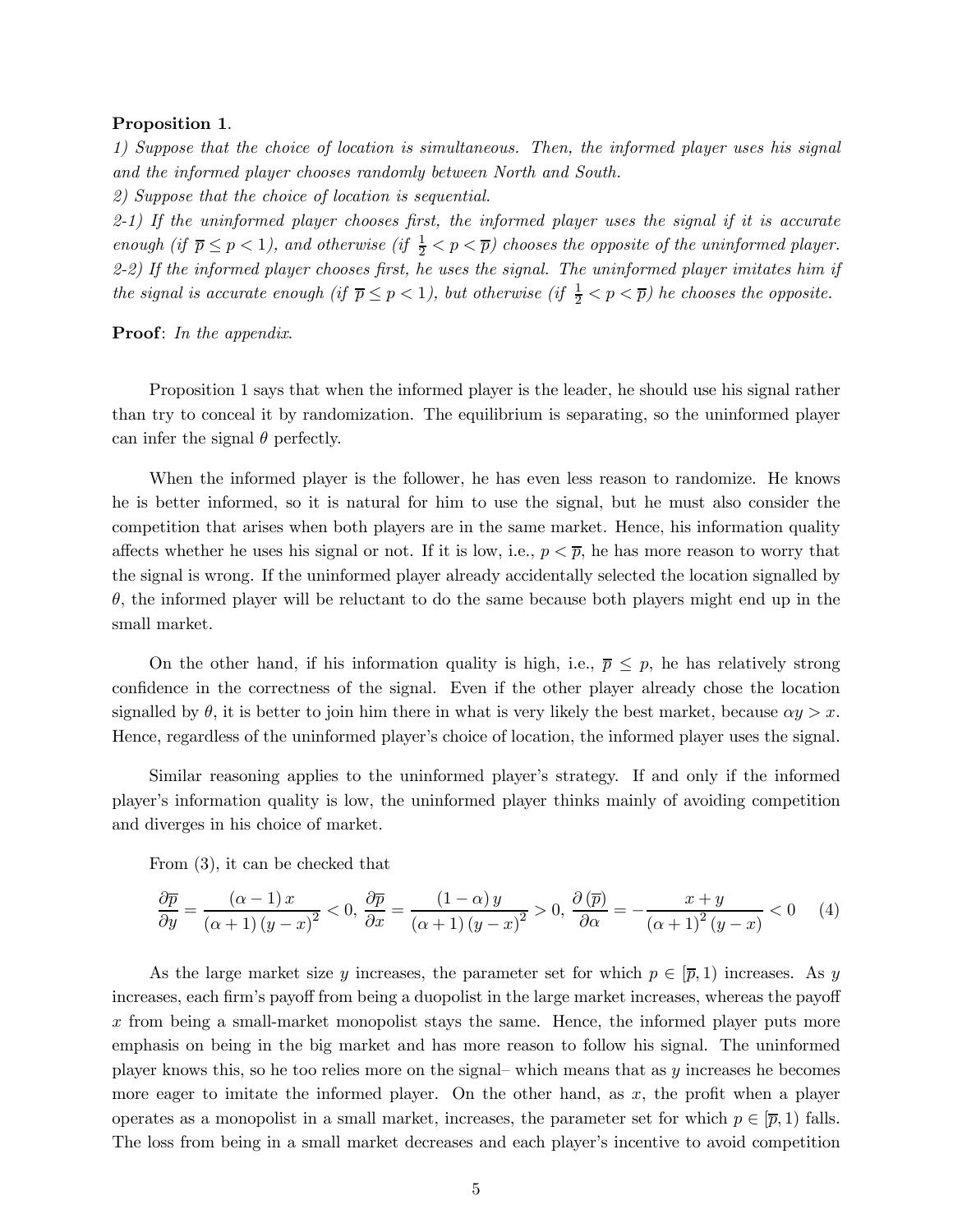in one market grows relative to the incentive to be in a big market. As  $x$  rises, whichever player is the follower becomes more likely to diverge from the leader's choice. Finally, as  $\alpha$  increases (as competition becomes less severe), each firm's payoff from being a duopolist in the same market increases. Hence, each firm's incentive to avoid being in the same market decreases. Hence, the parameter set of  $p$  for which the informed player sticks to his signal and and the uninformed player wants to imitate the informed player's choice increases.

# 3.1 The Expected Payoffs

We wish to make the timing of entry over the two periods endogenous, and this requires setting out the possible payoffs from different timings. The informed player's expected payoff is one of two expressions, (5) or (6), depending on whether the uninformed player will have a chance to observe the informed player's choice or not. If the informed player goes first and the uninformed player second, the uninformed player can deduce the signal  $\theta$  perfectly, so his action  $a_U$  is perfectly predictable. Hence, the informed player's expected payoff is:

$$
\pi_I(t_U, t_I) = \sum_{w \in \{N, S\}} \Pr(w | \theta) \pi_I(a_I, a_U, w)
$$
\n(5)

If, however, the uninformed player has no chance to infer the informed player's signal, he chooses  $a_U$  only using his prior. From Assumption 1, the informed player's expected payoff is:

$$
\pi_I(t_U, t_I) = (0.5) \left( \sum_{w \in \{N, S\}} \Pr(w | \theta) \pi_I(a_I, a_U = N, w) + \sum_{w \in \{N, S\}} \Pr(w | \theta) \pi_I(a_I, a_U = S, w) \right) (6)
$$

These two equations cover the four possible combinations of timing. Payoff (5) is for  $(t_U, t_I)$  =  $(t_2, t_1)$  and payoff (6) is for  $(t_U, t_I) = (t_1, t_2)$ ,  $(t_2, t_2)$  and  $(t_1, t_1)$ . On the other hand, the uninformed player's expected payoff is:

$$
\pi_U(t_U, t_I) = \sum_{\theta \in \{N, S\}} \sum_{w \in \{N, S\}} \Pr(w, \theta) \pi_U(a_I, a_U, w) \tag{7}
$$

Here, his posterior belief should be about the true state w and I's signal,  $Pr(w, \theta)$ , because I has no chance to observe  $a_I$  and therefore no chance to infer  $\theta$  before he makes a decision. Straightforward calculations yield the payoffs in Tables 1 and 2.

$$
t_I
$$
\n
$$
t_1
$$
\n
$$
t_2
$$
\n
$$
t_1
$$
\n
$$
t_2
$$
\n
$$
t_2
$$
\n
$$
t_1
$$
\n
$$
t_2
$$
\n
$$
t_2
$$
\n
$$
t_1
$$
\n
$$
t_2
$$
\n
$$
t_2
$$
\n
$$
t_1
$$
\n
$$
t_2
$$
\n
$$
t_2
$$
\n
$$
t_1
$$
\n
$$
t_2
$$
\n
$$
t_2
$$
\n
$$
t_1
$$
\n
$$
t_2
$$
\n
$$
t_2
$$
\n
$$
t_1
$$
\n
$$
t_2
$$
\n
$$
t_2
$$
\n
$$
t_1
$$
\n
$$
t_2
$$
\n
$$
t_2
$$
\n
$$
t_1
$$
\n
$$
t_2
$$
\n
$$
t_2
$$
\n
$$
t_1
$$
\n
$$
t_2
$$
\n
$$
t_1
$$
\n
$$
t_2
$$
\n
$$
t_1
$$
\n
$$
t_2
$$
\n
$$
t_1
$$
\n
$$
t_2
$$
\n
$$
t_1
$$
\n
$$
t_2
$$
\n
$$
t_1
$$
\n
$$
t_2
$$
\n
$$
t_1
$$
\n
$$
t_2
$$
\n
$$
t_1
$$
\n
$$
t_2
$$
\n
$$
t_1
$$
\n
$$
t_2
$$
\n
$$
t_1
$$
\n
$$
t_2
$$
\n
$$
t_1
$$
\n
$$
t_2
$$
\n
$$
t_1
$$
\n
$$
t_2
$$
\n
$$
t_1
$$
\n
$$
t_2
$$
\n
$$
t_1
$$
\n
$$
t_2
$$
\n
$$
t_1
$$
\

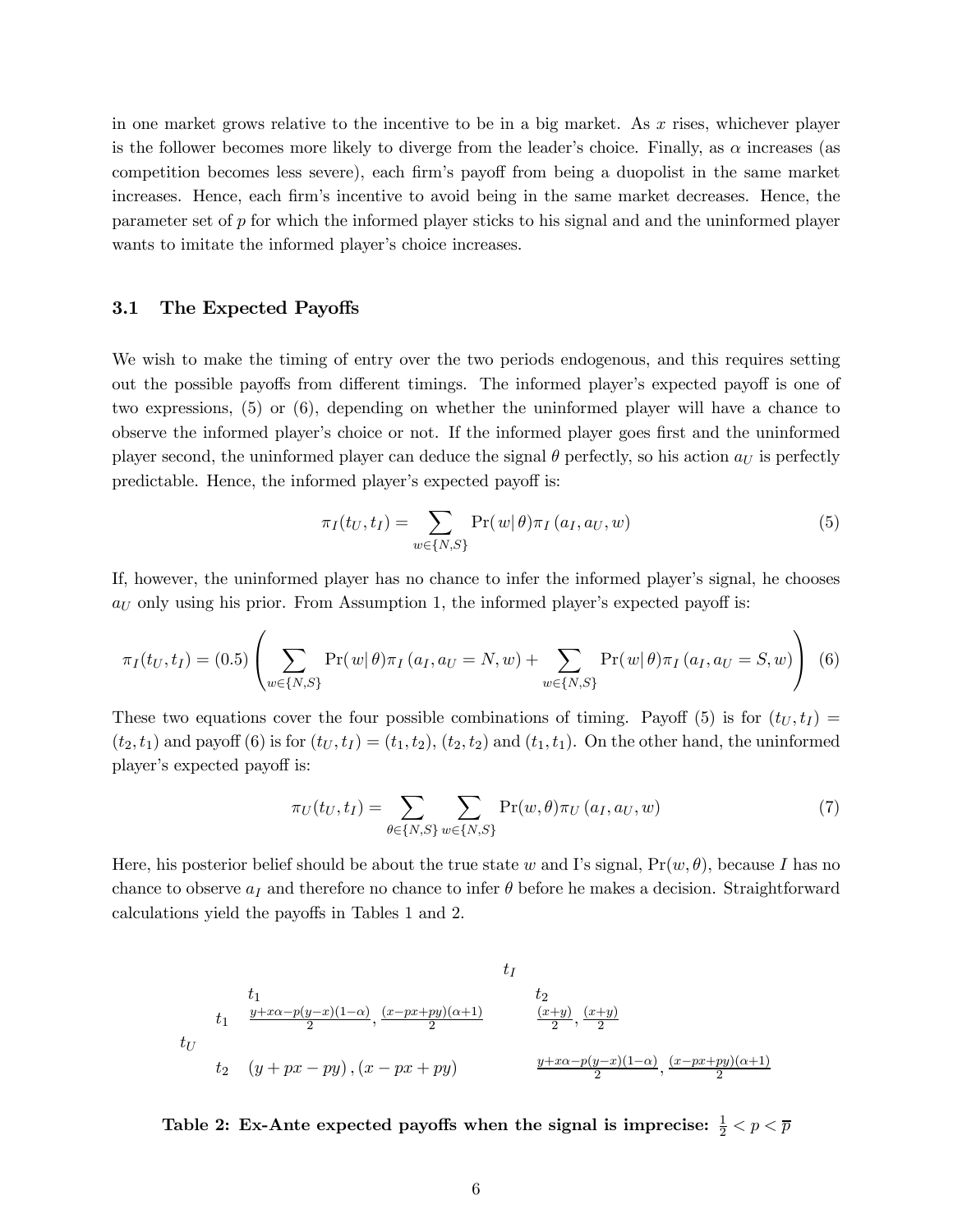$$
t_I
$$
  
\n
$$
t_1
$$
  
\n
$$
t_1
$$
  
\n
$$
t_2
$$
  
\n
$$
t_1
$$
  
\n
$$
t_2
$$
  
\n
$$
t_2
$$
  
\n
$$
t_1
$$
  
\n
$$
t_2
$$
  
\n
$$
t_2
$$
  
\n
$$
t_1
$$
  
\n
$$
t_2
$$
  
\n
$$
\alpha (x - px + py), \alpha (x - px + py)
$$
  
\n
$$
t_2
$$
  
\n
$$
t_1
$$
  
\n
$$
t_2
$$
  
\n
$$
y + x\alpha - p(y-x)(1-\alpha), \quad (x - px + py)(\alpha + 1)
$$
  
\n
$$
y + x\alpha - p(y-x)(1-\alpha), \quad (x - px + py)(\alpha + 1)
$$

Table 3: Ex-Ante expected payoffs when the signal is precise:  $\overline{p} \leq p < 1$ 

In following section, we will use Tables 2 and 3 to find the equilibrium when firms choose their timings of entry endogenously.

# 4 Endogenous Timing of Entry

In following, denote i's ex-ante expected payoff when he enters as the leader, follower, or simultaneously by  $\pi_i^L$ ,  $\pi_i^F$ , and  $\pi_i^S$ .

# 4.1 First-Mover and Second-Mover Advantage

When the signal is imprecise,  $p < \overline{p}$ , Table 2 tells us that:

$$
\pi_U^S < \pi_U^F < \pi_U^L \text{ and } \pi_I^S < \pi_I^F < \pi_I^L \tag{8}
$$

Each player's best response as follower is to choose a different location from the leader, even though we have assumed that it is better to be a duopolist in the big market than a monopolist in the small market  $(\alpha y > x)$ . As the follower, he can operate as a monopolist in one market by diverging from the leader. This follower behavior is why equation (8) says that a player's expected profits are highest if he is the leader.

If the informed player is the leader, he uses his signal. Since the uninformed player diverges, the informed player more likely than not ends up as a monopolist in the big market. If he enters as the follower, however, he should diverge from the uninformed player even if that puts him in the market which he believes is likely to be small. Though if he chooses the signalled market the more likely outcome is duopoly in the big market, it might also be duopoly in the small market, the worst possible outcome.

The uninformed player's reasoning is similar. If he enters as the follower, he should choose a location opposite to the leader, even though he knows that the leader has chosen what is probably the big market. He would prefer to be the leader, since then he has probability .5 of ending up as a monopolist in the big market, compared to a probability of  $1 - p$ , which is less than .5, as the follower.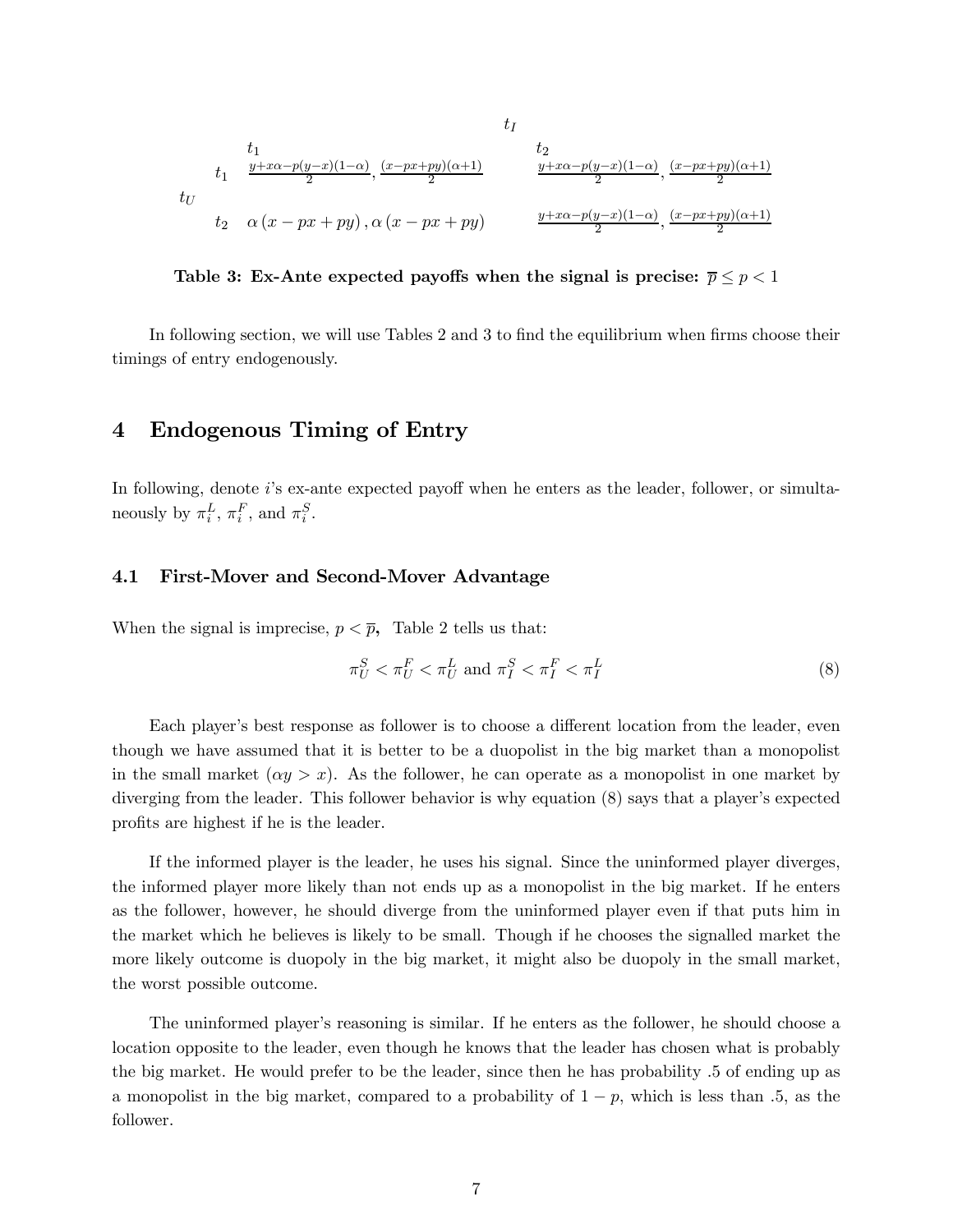In this weak-information case, the expected payoff when sharing the market is possible is lower than that from being the follower. For either player,  $\pi_U^S < \pi_U^F$  and  $\pi_I^S < \pi_I^F$ . If p is low, a player's confidence in the signal (his or the other player's) is so low that he puts more emphasis on avoiding competition. If both players choose locations simultaneously, they might both end up as monopolists, but they might not. Acting as the follower is better even if it reduces the chance of being in the big market because it at least prevents the possibility of sharing a small market. The best situation is to be the leader, the next-best is to be the follower, and the worst case is to enter simultaneously.

When information is precise, and  $p \geq \overline{p}$ , Table 3 tells us that:

$$
\pi_U^S = \pi_U^L < \pi_U^F \quad \text{and} \quad \pi_I^L < \pi_I^S = \pi_I^F \tag{9}
$$

Expression (9) says that if information precision is high, then each player does best as the follower. The informed player knows that if the uninformed player has a chance to observe his choice, he will choose the same location. For relatively high  $p$ , however, he has strong confidence in his signal and the payoff from being either a monopolist or a duopolist in the signalled market is high. Hence, he enters late to prevent his choice from being revealed and imitated. In fact, his payoff from simultaneous entry is just as high as from being the follower:  $\pi_I^S = \pi_I^F$ . If both players enter simultaneously, the uninformed player still has no chance to observe the informed player's choice, and the probability the informed player will end up sharing that market is .5.

As for the uninformed player, if the signal is relatively precise then his ideal is to observe the informed player's choice and imitate it. If he cannot, he is indifferent between being the leader or choosing simultaneously:  $\pi_U^S = \pi_U^L$ . In either case, he has no chance to observe the informed player's choice and to infer the signal. Hence, his expected profits are the same in both cases.

### Remark 1

If information precision is relatively low  $(p < \bar{p})$ , there is a first mover advantage. On the other hand, if information precision is relatively high  $(p \geq \bar{p})$ , there is a second mover advantage.

If  $p < \overline{p}$ , a player would prefer to go first, but he will delay entry if he thinks the other player will enter first, so as to avoid ending up in the same market. If  $p \geq \bar{p}$ , the uninformed player would like to delay entry in order to observe the informed player's choice, but if he does delay, the informed player will also delay to prevent that observation. Both end up delaying because of the conflict between two types of second mover advantage: one from learning and the other from preventing learning.

### 4.2 The Equilibrium

Using the payoffs from Tables 2 and 3 we can characterize the endogenous timing of entry.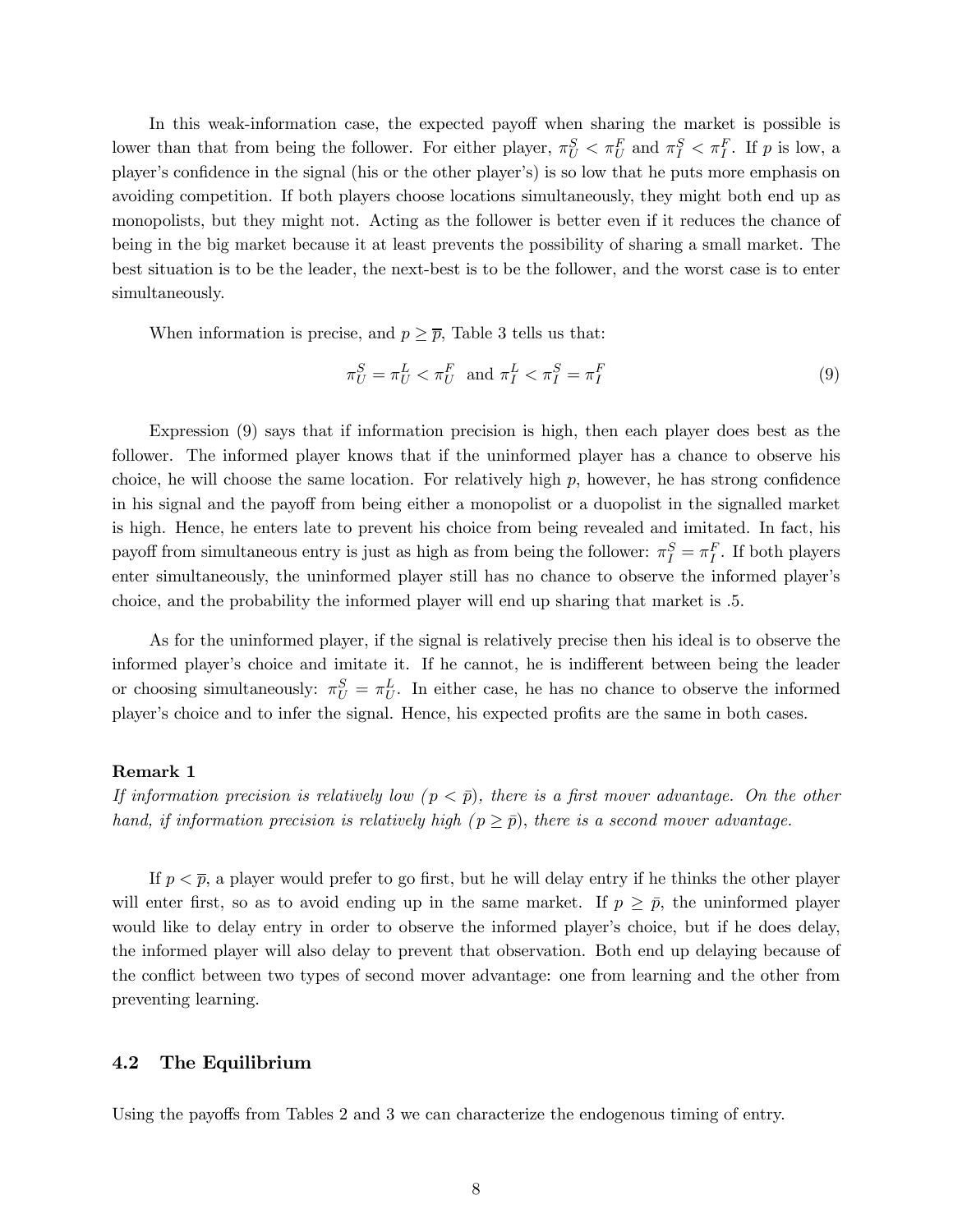Proposition 2. Suppose that entry timing is endogenous.

1) If information is precise enough, i.e.,  $p \geq \bar{p}$ , the informed player enters in the second period, and the uninformed player is indifferent about when he enters.

2) If information is not precise enough, i.e.,  $p < \bar{p}$ , there are two pure-strategy equilibria, one for each of two players entering first, and a mixed strategy equilibrium in which the uninformed player enters without delay with probability z and the informed player enters without delay with probability  $w:$ 

$$
(z,w) = \left(\frac{(x - px + py)\ (\alpha - 1)}{(2x\alpha - y - x - 2px\alpha + 2py\alpha)}, \frac{(x - px + py)\ (\alpha - 1)}{(2x\alpha - y - x - 2px\alpha + 2py\alpha)}\right)
$$

**Proof**: In the appendix.

The signal's precision is high if  $p \geq \overline{p}$ . The informed player delays entry and enters in period 2 to conceal his information. The uninformed player can only use his prior belief of .5, and his expected payoff is the same whenever and wherever he enters. The signal's precision is low if  $p < \bar{p}$ . There are two pure-strategy equilibria, in which the players enter sequentially into separate markets. Because the information quality is low the players hesitate to rely on it and are most concerned with avoiding competition. One player, at least, has incentive to delay, but his benefit is not from imitating the leader, but from diverging.

If  $p < \overline{p}$  there is also the mixed strategy equilibrium, in which a player has no safe choice. Since the other player is mixing too, if he enters early he might end up competing in the same market, but the same thing could happen if he enters late. Entering early does have the advantage that if the other player enters late, the leader can preempt the signalled market (if he is the informed player) or have a .5 chance of preempting the signalled market (if he is the uninformed player). This must be balanced by a higher probability of ending up competing in the same market. Hence there is some probability of early entry greater than .5 for each player which leaves each of them indifferent about when to enter, and that is the equilibrium mixing probability.

The comparative statics on the mixing probabilities of choosing early entry yield that:

$$
\frac{\partial z}{\partial p} = \frac{\partial w}{\partial p} = \frac{(1 - \alpha)(x + y)(y - x)}{(2x\alpha - y - x - 2px\alpha + 2py\alpha)^2} > 0
$$
\n(10)

$$
\frac{\partial z}{\partial x} = \frac{\partial w}{\partial x} = \frac{(\alpha - 1)(2p - 1)y}{(x + y - 2x\alpha + 2px\alpha - 2py\alpha)^2} < 0
$$
\n(11)

$$
\frac{\partial z}{\partial y} = \frac{\partial w}{\partial y} = \frac{\left(1 - \alpha\right)\left(2p - 1\right)x}{\left(2x\alpha - y - x - 2px\alpha + 2py\alpha\right)^2} > 0\tag{12}
$$

Inequality (10) says that when information precision increases, both players choose early entry with higher probability. The increase in information precision  $p$  makes choosing the signalled market more attractive. For both players to still be willing to choose the unsignalled market, it must be that choosing the signalled market results in greater probability of undesirable competition. The way this probability increases is for both of them to increase their probability of early entry until the likelihood of competition has risen enough for them to again be indifferent about their times of entry.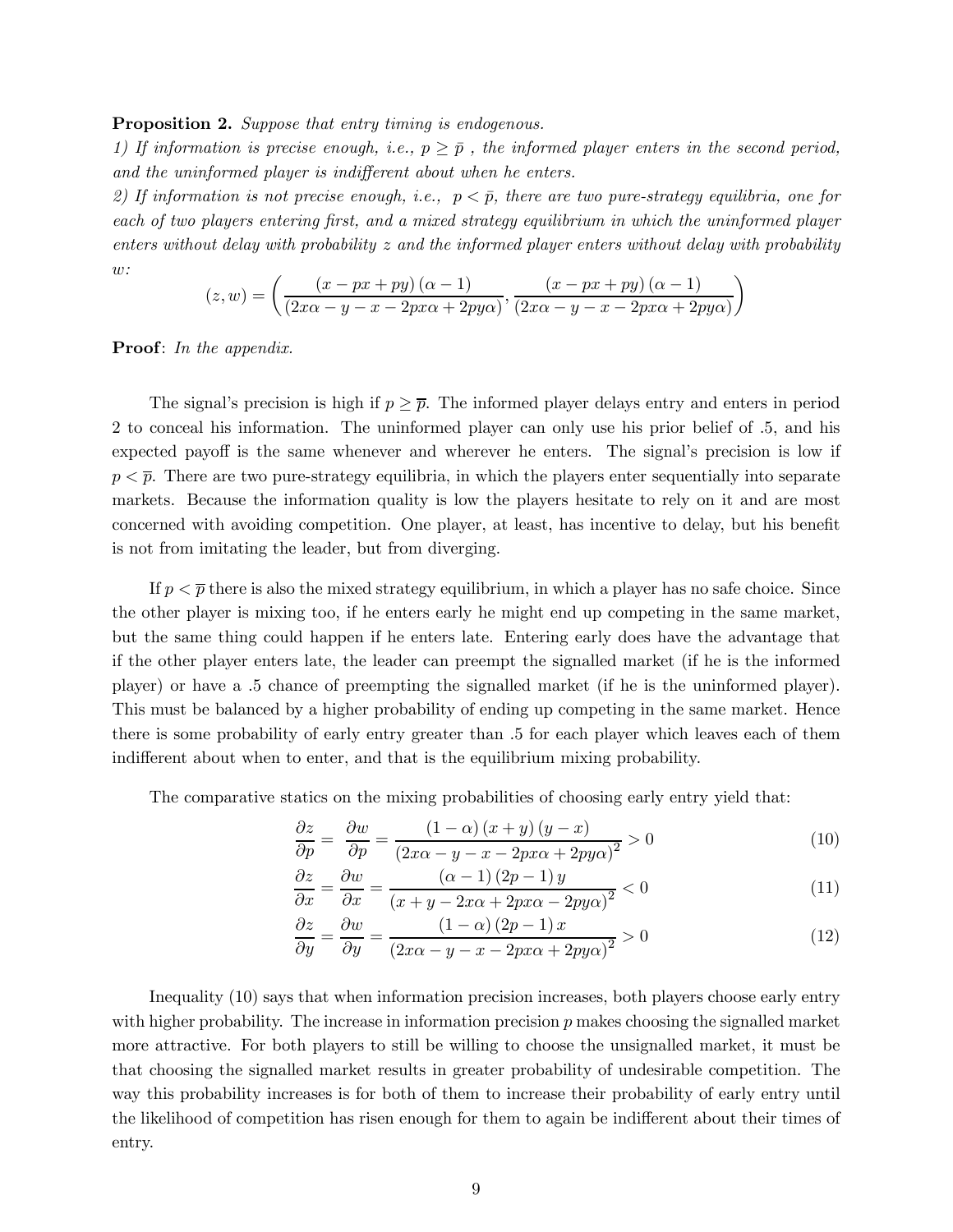Inequalities  $(11)$  and  $(12)$  say that the probability of early entry falls with x, the size of the small market, and rises with  $y$ , the size of the big market. When the size of the small market increases, that increases the benefit from waiting and possibly being the only player to enter in period 2. As a result, the probability of early entry by the other player does not have to be so high to keep the player indifferent about his time of entry. The effect of an increase in the size of the big market is parallel: that increases the benefit from possibly being the only early entrant and the disadvantage of entering early and making the same choice as the other player must increase to balance that benefit.

Thus, we have shown that whether a first- or a second-mover advantage emerges depends on whether the preemption effect is dominant, so that the leader does not care about information leakage, or the information effect is dominant, so the leader's main concern is to prevent imitation. When knowledge of which market is best is imperfect, the presence of payoff externalities makes preemption possible even when both players would prefer a sure big market duopoly to small market monopoly.

### 4.3 Efficiency

Usually in information models, we analyze only ex ante efficiency– whether equilibrium decisions maximize the sum of expected payoffs given the information available to the players at the start of the game. Here, however, it is also possible that equilibrium leads to ex post efficiency– that equilibrium decisions maximize the sum of actual payoffs, as if decisions were made by a social planner who had no uncertainty. Here, of course, the uncertainty is over which market is big, and even the informed player's information is imperfect. Let us use the word "efficient" to mean "maximizing the sum of each firm's ex-post payoff," since we have not specified demand precisely enough to discuss consumer welfare, which will depend on product variety and the loss from a market being unserved as well as on equilibrium prices.

In our model a player prefers to be a duopolist in the big market than a monopolist in the small market, i.e.,  $\alpha y > x$ . If  $2\alpha y > x + y$ , that is, if  $\alpha > \frac{x+y}{2y}$ , it is efficient for both firms to be in the big market, since duopoly profits are large relative to monopoly profits and the difference between market sizes is large. Otherwise, efficiency requires that the firms choose different markets.

Suppose the informed player's information is imprecise  $(p < \overline{p})$ . From Proposition 2, the pure-strategy equilibria have sequential entry into two different markets. If  $\alpha < \frac{x+y}{2y}$ , this is the efficient outcome. Thus, if competition hurts profits enough or the markets are close enough in size, imprecise information results in the firms maximizing industry profits ex post, at least if the equilibrium is in pure strategies.

Ex ante, neither player knows with certainty which is a big market, so the best a planner maximizing industry profit can do is to either locate both firms at the signalled market or to put them in different markets. Locating in the same market is ex ante efficient if and only if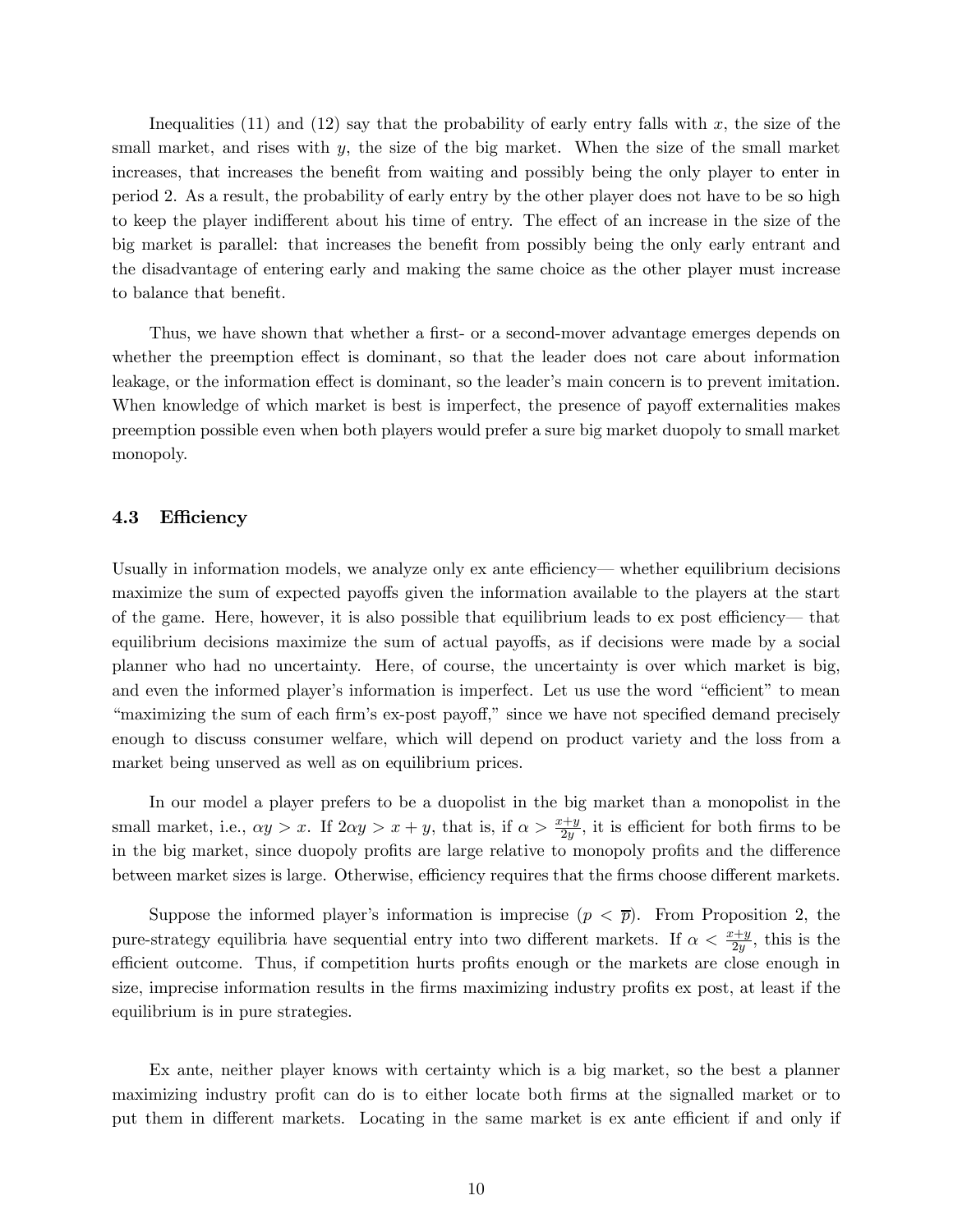$2\alpha(py + (1-p)x) \ge x + y$ , which can be expressed in two ways  $\alpha \ge \frac{x+y}{2[py+(1-p)x]}$  or  $p \ge \frac{y+x-2x\alpha}{2\alpha(y-x)}$ . If the planner has only the players' information about which market is big, expected profits from co-location will naturally be lower than when he knew perfectly which was big. Thus, the degree of product differentiation or duopoly cooperation  $\alpha$  has to be bigger than in Proposition 3. That degree will now depend on the quality of information  $p$  too. The main key results of the analysis as to ex-ante efficiency can be summarized as follows.<sup>8</sup>

#### Proposition 3.

1) Suppose that duopoly profit is low relative to monopoly profit, so  $\frac{x}{y} < \alpha < \frac{x+y}{2y}$ . Then all purestrategy equilibria are efficient. The mixed equilibrium is efficient only if  $p \geq \bar{p}$ .

2) Suppose that duopoly profit is high relative to monopoly profit, so  $\frac{x+y}{2y} < \alpha$ . Then improved information can lead to the inefficient equilibria.

**Proof:** In the appendix.

$$
< \text{Figure 1 here}>
$$

Figure 1 illustrates the possible equilibrium regions for the case where the monopoly profits are  $x = 1$  in the small market and  $y = 5$  in the large market. The values of p lie between .5 and 1, and values of the "duopoly/monopoly profit ratio" lie between  $x/y$  and 1, given our assumption that the duopoly profit in the big market is greater than the monopoly profit in the small market, i.e.,  $\alpha y > x$ . The vertical line represents the boundary condition that  $\alpha = \frac{x+y}{2y}$  and the two sloping lines represent  $p = \overline{p}$  and  $p = \frac{y+x-2x\alpha}{2\alpha(y-x)}$ .

If we ignore mixed-strategy equilibria, the parameter set of  $\alpha$  and  $p$  for which the equilibria are efficient (areas A1, A2, A4 and A5) increases as the information quality declines and duopoly relative to monopoly profits rise. In area A3, where the duopoly competition is not severe, ex-ante efficiency requires both firms to locate in the market signaled as big, but the informed player delays to conceal his precise information. The uninformed player enters randomly and they might end up in separate markets, which is inefficient. In this sense, more accurate information hurts efficiency.

# 5 Discussion

# 5.1 Delay Cost Can Raise Welfare

In previous sections, we have assumed that a delay in a entry does not incur any cost. Then what would happen if there is a delay cost? What would be its effects on the equilibrium and welfare?

<sup>&</sup>lt;sup>7</sup>When both are in the same market, it is the big market with probability p and the small market with probability  $1 - p$ . Hence,  $\pi_I = \pi_U = p\alpha y + (1 - p)\alpha x$  and  $\pi_I + \pi_U = 2\alpha (py + (1 - p)x)$ . If both are in the separate market,  $\pi_1 + \pi_U = x + y$ . Finally, locating both firms in the same market is ex ante efficient if and only if  $2\alpha(py + (1-p)x) \ge$  $x + y$ .

 ${}^8$ The detailed description of the ex-ante efficiency can be found in the appendix (Proof of Propositon 3).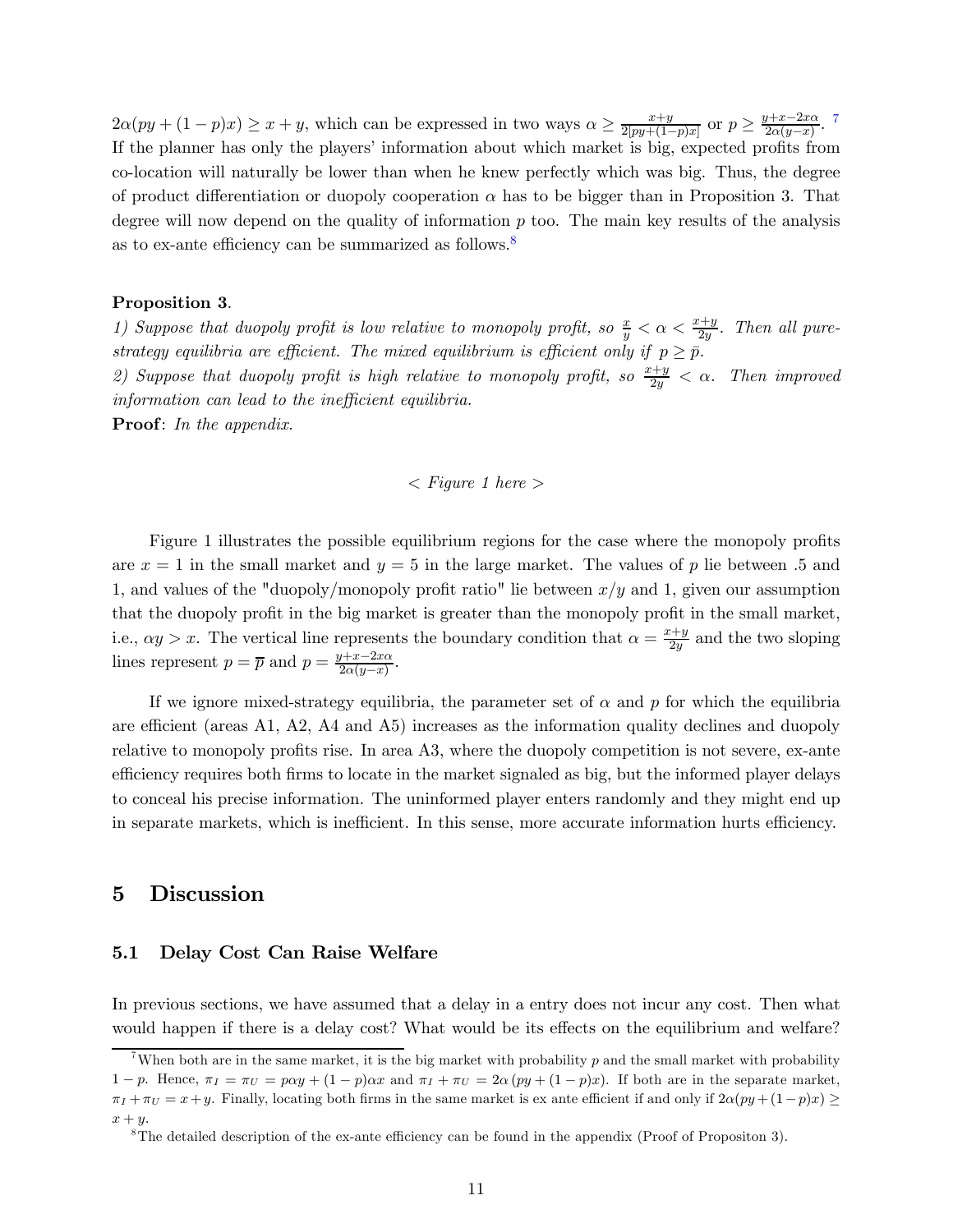If information quality is weak, such a cost has little impact because the first mover advantage dominates and the pure strategy equilibrium is a sequential entry. Hence a delay cost affects only on whether the sequential timing of entry can be sustained or not.<sup>9</sup>

What is more interesting is when information quality is high, i.e.,  $\bar{p} \leq p$ . It was already checked that, in this case, if no cost is imposed, the second mover advantage dominates and both firms intend to delay a entry if possible. Now if a delay cost is imposed, a delay decision should be affected because a delay is allowed only if a net gain from a delay is positive. That is there can be a case in which a firm cannot delay although it wants to do so because of a too high cost, from which a sequential entry by both firms can be derived. From this reasoning, in this section, we focus on the equilibrium of the case in which information quality is high. Our results show that the existence of delay cost can improve ex-ante efficiency.

First, let us make some observations on which player gains more from a delay. If a delay cost is imposed, intuitively what matter would be who has the greater gain from a delay because the one with a greater gain can be more patient to a costly delay. Let  $d_U$  and  $d_I$  denote each player's gain from being the follower. The value  $d_U$  is the gain from delay that allows learning (imitating the choice of the informed player) and the value  $d<sub>I</sub>$  is the gain from delay that preventing learning (preventing the uninformed player's imitation).

**Lemma 2.** Suppose that  $\bar{p} \leq p < 1$ . There exists a value  $\alpha^* = \frac{x+y}{2y} \in$  $\left(\frac{x}{y},1\right)$  such that: 1) If  $\alpha \in (\frac{x}{y}, \alpha^*)$ , then  $d_U < d_I$  for all  $p \in [\bar{p}, 1)$ . That is, the uninformed player has less benefit from delay. 2) If  $\alpha \in (\alpha^*, 1)$ , for  $p \in \left[ \overline{p}, \frac{y+x-2x\alpha}{2\alpha(y-x)} \right]$ ),  $d_U < d_I$  and for  $p \in \left(\frac{y+x-2x\alpha}{2\alpha(y-x)}, 1\right)$ ,  $d_U > d_I$ . For information weak enough, the informed player has the bigger benefit from delay, but for strong information, the uninformed player does.

**Proof**: In the appendix.

As Lemma 2 says, both firms' gains from a delay are different according to given parameters sets. Then costly delay can yield the sequential timing of entry because both players' cutoff values of a delay cost below which a net positive gain is guaranteed, differ. That is, if  $Min{d_U, d_I} < c <$  $Max{d_U, d_I}$ , the player with the lower delay benefit should enter in period 1 and the other can enter in period 2.10

 $9$ If a given delay cost is too high, the follower cannot sustain a delay and therefore the simultaneous timing of entry is derived. Also for a mixed strategy equilibrium, only the mixed probability changes to depend on c.

<sup>&</sup>lt;sup>10</sup>If  $c > Max{d_U, d_I}$ , the two players both enter in period 1. If  $c < Min{d_U, d_I}$ , the unique equilibrium is a mixed strategy equilibrium. To see this, consider the pure strategy combinations. Suppose  $(t_U, t_I) = (t_1, t_1)$ . Then, the uninformed player has an incentive to deviate to  $t_U = t_2$  in order to observe the informed player's choice. If  $(t_U, t_I) = (t_2, t_1)$ , however, the informed player has an incentive to deviate to  $t_I = t_2$  to prevent the uninformed player from observing his choice. If they both enter in the second period, so  $(t_U, t_I) = (t_2, t_2)$ , the uninformed player has incentive to deviate to  $t_U = t_1$  because delay does not allow him to observe the informed player's move, but it does incur cost c. But if  $(t_U, t_I) = (t_1, t_2)$ , the informed player might as well deviate to enter in the first period, since in this strong-information case he will follow his signal anyway and so his simultaneous move payoff is the same as his sequential move payoff except for the delay cost c. Thus, there is no pure strategy Nash equilibrium.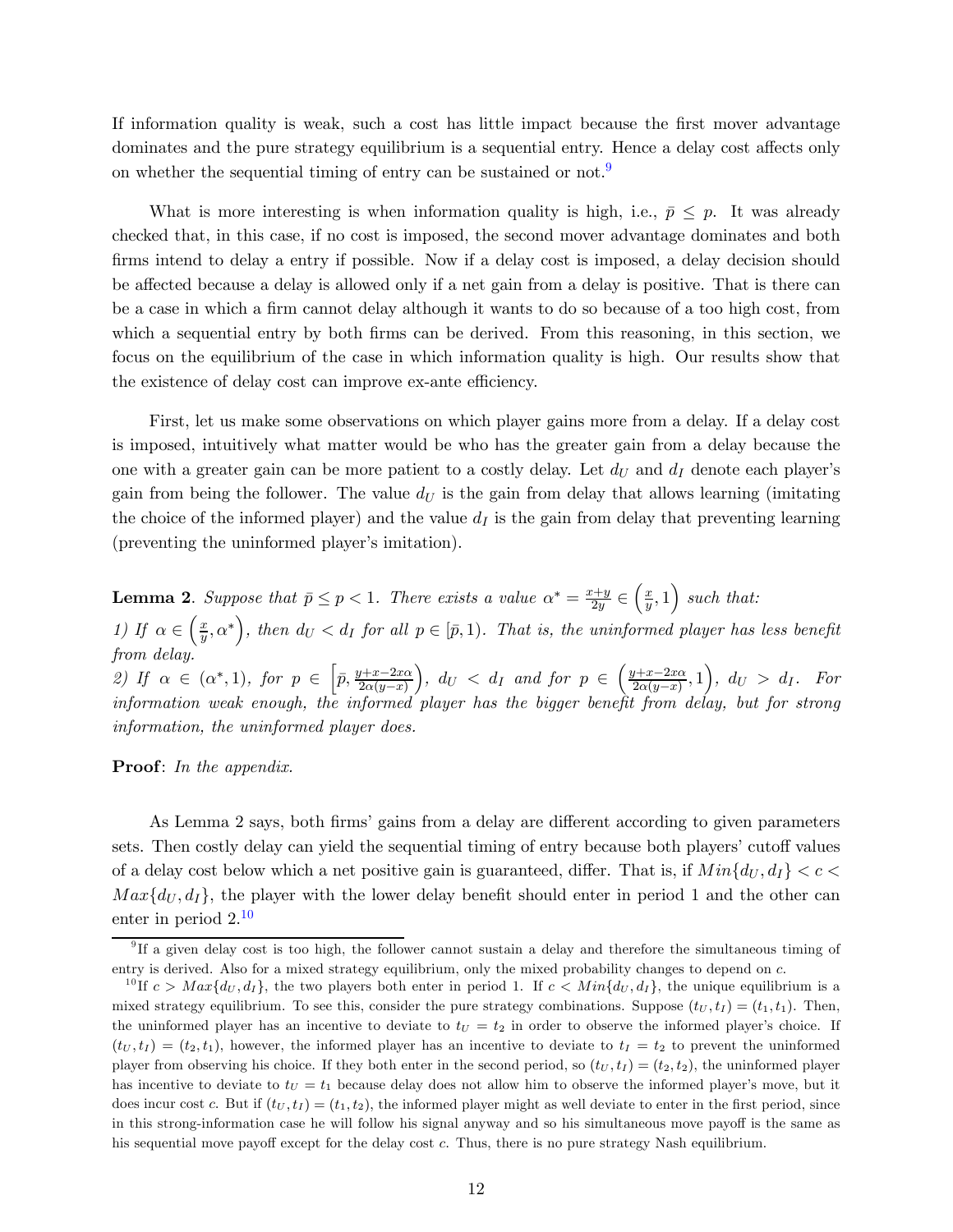Now we see that there exist parameter sets for which a delay cost can increase welfare. According to Proposition 3, when duopoly competition is not severe, more accurate information can lead to inefficient equilibria because of the informed player's incentive to conceal information. The corresponding conditions are  $\alpha \in \left(\frac{x+y}{2y},1\right)$  and  $p \in \left(\frac{y+x-2x\alpha}{2\alpha(y-x)},1\right)$ . In Lemma 2, for these parameter sets of  $\alpha$  and  $p$ ,  $d_U > d_I$ . Then, if  $d_I < c < d_U$ , the informed player should act as the leader and the uninformed player has a chance to observe and imitate the informed player's choice. Hence, the ex-ante efficiency can be attained. That is, when the duopoly competition is not severe and the informed player's information is quite accurate, the moderate but not too high delay cost can resolve the inefficiency and therefore function as a means to increases welfare.

# 5.2 Endogenous Information Quality and Incentive to be Less-informed.

Till now, we have assumed that one player is informed exogenously and the other is not. In this section, we extend our analysis to the case where the informed player can decide the information quality endogenously. The main question we want to ask is whether a player always wants to have the most precise information. In following, we show that interestingly, sometimes a player wants to be less-informed although more precise information can be acquired for free.

Suppose that one player has a chance of being informed without incurring any information cost. He can not only observe his own private signal, but also decide its precision. We assume that the other player does not have this chance of being informed.

From Proposition 2, a player can predict the equilibrium contingent on the information quality. If he picks the low quality information, i.e.,  $\frac{1}{2} < p < \overline{p}$ , there exist multiple equilibria:  $(t_{U_1}, t_I)$  =  $(t_2, t_1)$ ,  $(t_1, t_2)$  and mixed equilibrium. If he picks the high quality information, i.e.,  $\overline{p} \leq p < 1$ , in equilibrium always he should enter in round 2. As  $\pi_I^{Mixed}|_{p \leq \overline{p}} < \pi_I (t_U = t_1, t_I = t_2)|_{p \leq \overline{p}} <$  $\pi_I(t_U=t_2,t_I=t_1)|_{p\leq\overline{p}}$ , we denote  $(t_U,t_I)=(t_2,t_1)$  as the first-best outcome,  $(t_U,t_I)=(t_1,t_2)$ as the second-best outcome and the mixed equilibrium as the worst outcome respectively.<sup>11</sup> The analysis yields the following result.

# Proposition 4

Let  $\bar{\alpha} = \frac{1}{y} \left( \sqrt{2} \sqrt{xy + y^2} - y \right)$ . Suppose that a player expects the first-best outcome when  $\frac{1}{2} < p < \bar{p}$ . If the duopoly competition is severe, i.e.,  $0 < \alpha < \bar{\alpha}$ , he will prefer to have worse information:  $p = \overline{p} - \varepsilon$  instead of  $p = \overline{p}$ .

**Proof**: In the appendix.

# $\langle$  Figure 2 Here  $\rangle$

Figure 2 describes the informed player's expected payoff as a function of information quality  $p$  when he expects the first-best outcome. Choosing low quality information is a signal to the

 $11$  For the multiple equilibria of this, both payoff- and risk-dominance criteria do not yield any dominant equilibrium. Hence we compare each equilibrium of this case with the equilibrium when  $\overline{p} \leq p < 1$ .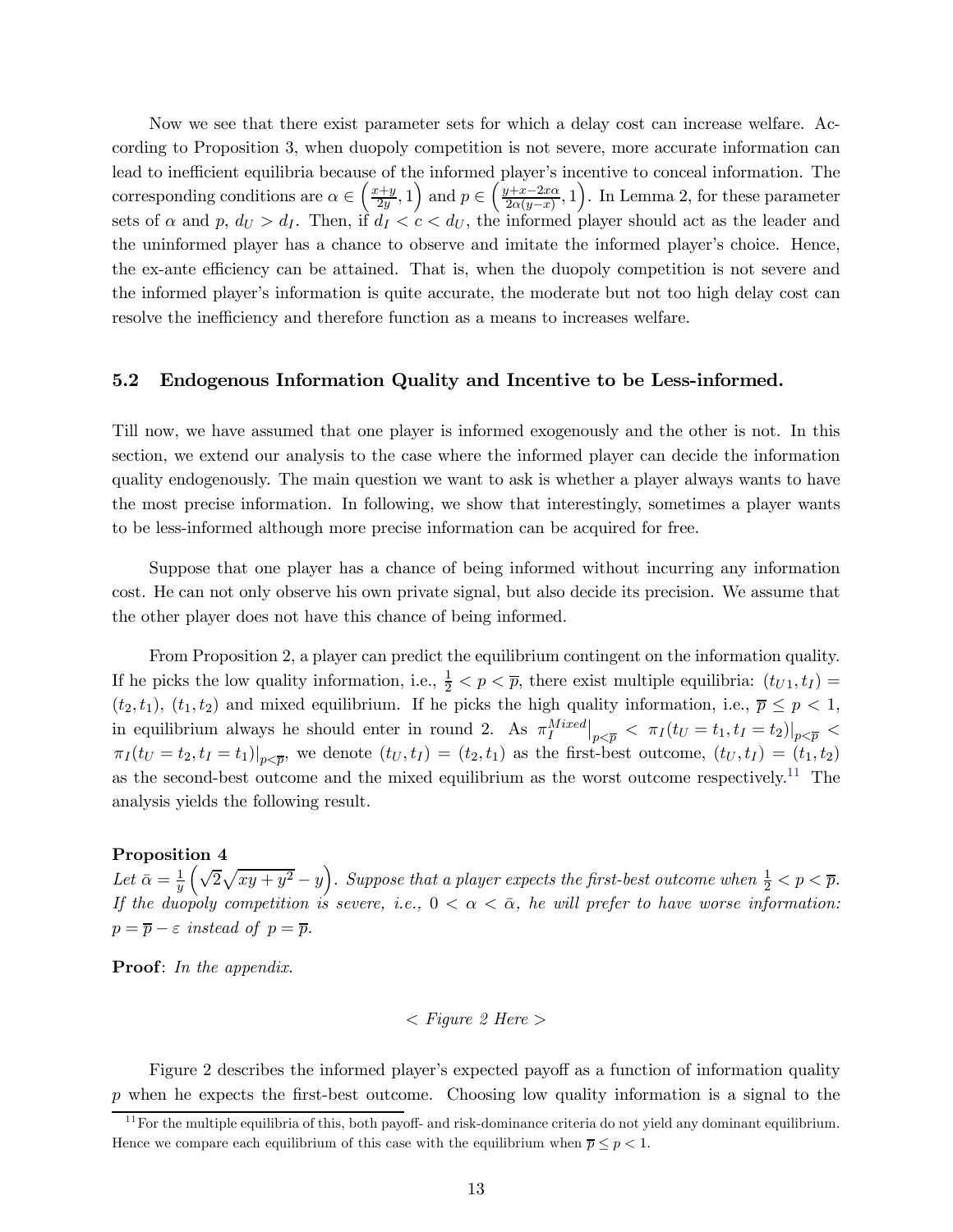uninformed player that "there is not much for you to learn from me". Moreover if the duopoly competition is severe, the uninformed player should have less incentive to imitate the informed player because of a concern of being in the small market together. In this sense, the interior level of information quality  $p = \bar{p} - \epsilon$  picked by a player is the best level consistent with not being mimicked by the uninformed player.<sup>12</sup> Figure 2 also implies that even when the competition is not severe sometimes being more-informed can make a player worse-off.: when  $\alpha > \bar{\alpha}$ , if the current information quality is  $p = \overline{p} - \epsilon$ , being more-informed to  $\overline{p} \leq p < \overline{p}$  makes a player worse-off.

## $\langle$  Figure 3 Here  $\rangle$

On the other hand, if a player expects the second-best or worst outcome when  $\frac{1}{2} < p < \overline{p}$ , he picks the most precise information (See Figure 3). So whether the interior information quality will be picked or not depends on whether he expects that the equilibrium is more likely to be  $(t_U, t_I)$  =  $(t_2, t_1)$ . If the informed player has a chance to send a strong signal or a binding threat of entry in round 1, the uninformed player is more likely to pick round 2 because  $\pi_U(t_U = t_1, t_I = t_1)|_{p \leq \overline{p}}$  $\pi_U(t_U = t_2, t_I = t_1)|_{p < \overline{p}}.$ 

In real world usually information is costly to acquire and moreover acquiring more precise information would be more costly. In the above analysis, we show that a player can intend to be less-informed although being more-informed does not incur any cost. Then the incentive to be less-informed would be more common in real world for the sake of saving a cost, especially if players face more competitive environment, as predicted in our model.

# 5.3 What If a Monopoly Profit in Small Market is Higher than a Duopoly Profit in Big Market?

So far we have assumed that a player would rather be a duopolist in the big market than a monopolist in the small market. Then what would happen if we assume instead that  $\alpha y < x$ ? The equilibrium of this case can be described as follows.<sup>13</sup>

### Proposition 5

Suppose that  $\alpha y < x$ . Then, for all  $p \in (\frac{1}{2}, 1)$ , there exist two pure-strategy equilibria  $(t_U, t_I) =$  $(t_2, t_1), (t_1, t_2)$  and one mixed-strategy equilibrium  $(z, w)$  where  $z = \Pr(t_U = t_1)$  and  $w = \Pr(t_U = t_1)$  $t_1$ ). The values  $(z, w)$  are identical to those found Proposition 2.

If  $\alpha y < x$ , the value of being in the big market even as a duopolist decreases. Especially for the uninformed player, the first mover advantage of preemption now outweighs the second mover advantage of learning for the uninformed player. The learning motive, in fact, collapses completely,

<sup>&</sup>lt;sup>12</sup>If we assume that the uninformed player deviates from the informed player's choice when  $p = \bar{p}$ , the interior information quality picked by the informed player will be  $p = \bar{p}$ , which is a minor point.

 $13$ The detailed analysis is analogous to that used in the previous sections, so we skip it here.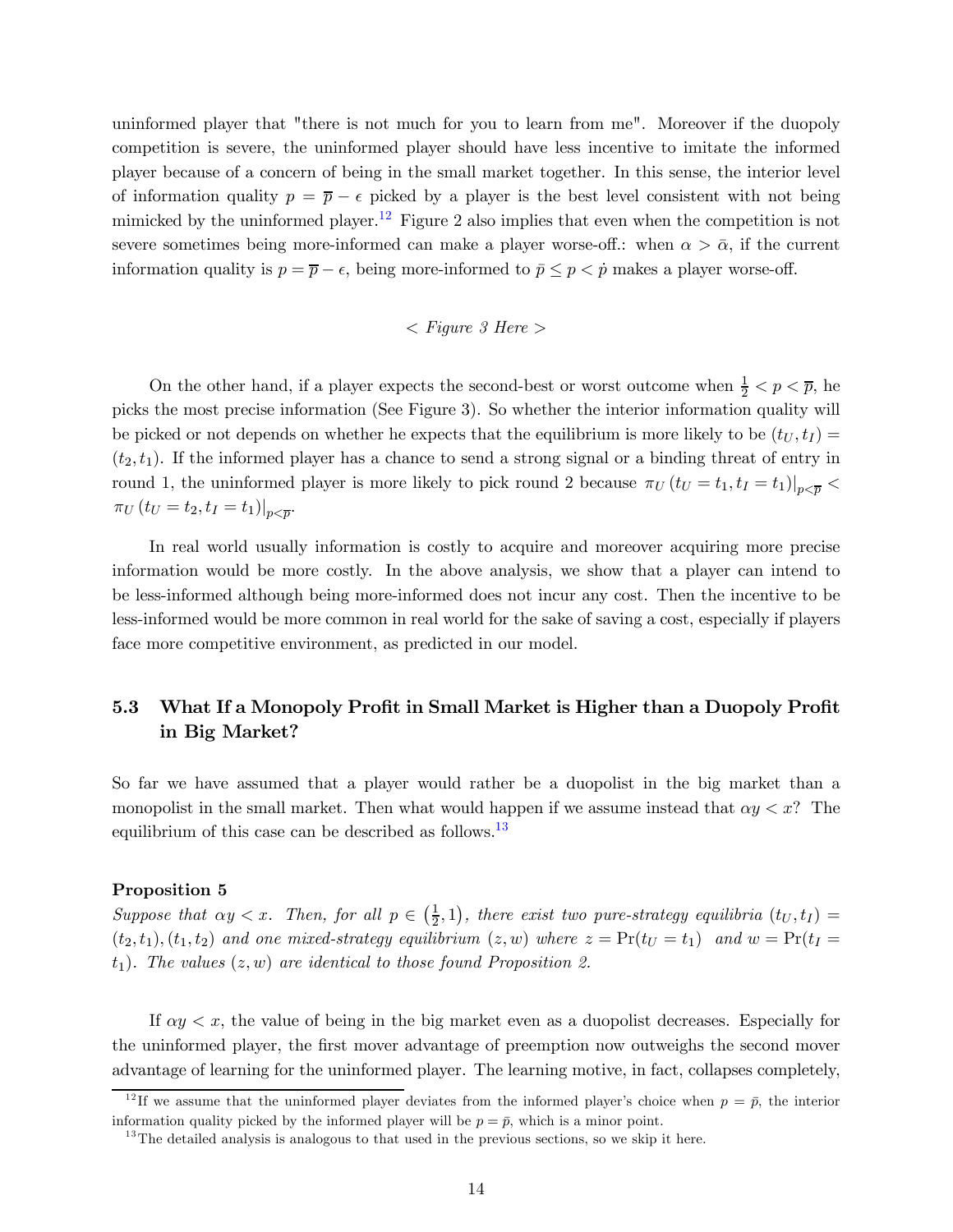because obtaining the benefit of learning requires that the follower become a duopolist. However it is inferior to being a monopolist even if the identity of the big market is learned perfectly. For the informed player, the best case is still to preempt a market his signal says. However, if the uninformed player already preempted a market his signal says, he has no more incentive to stick to it because operating as a monopolist in one market, even though it is a small market, is better. Hence for both players only the first mover advantage dominates, which induces the same result of the case where  $\alpha y > x$  and information quality is low.

# 6 The Literature

A large literature exists on the war of attrition and pre-emption games in which entry does not result in any learning (see Argenziano & Schmidt-Dengler (2008) on pre-emption games, and Brunnermeier & Morgan (2010) on clock games). Bouis, Huisman & Kort (2009) add uncertainty in the form of changes in market demand, but this is observed even without entry, and its main interest is in changing the intervals between entry.

The next analytic step is for entry to reveal information. Gal-Or (1987) shows that a player with superior information on demand may prefer ex ante to move simultaneously rather than first, to avoid revealing his knowledge that demand is strong (though Mailath [1993] shows that if the well- informed player has the *option* of moving first, it will always take that option, since to delay reveals that it is trying to hide strong demand). Normann (1997, 2002) also look at what happens when one duopolist is better informed and he makes his quantity decision. Levin & Peck (2003) look at a different kind of asymmetric information: firms differ in their entry cost, and must decide when to enter a natural monopoly in a variant of the grab-the-dollar game. In all these models, the players are making decisions about how hard to compete in one market, not whether to compete at all, and the quality of the informed player's information is unimportant.

In other models, players are symmetric but the first player's move creates new information. In Rob (1991), entry reveals informational under payoff externality, but the players are not asymmetrically informed. The timing of actions is given exogenously, and the focus is on the second mover's advantage from learning. Rob does not analyze the possible advantage from moving second to prevent the other player from learning. Bolton & Harris (1999), Hirokawa & Sasaki (2001) and Hoppe (2000) also look at what happens when the first mover's move reveals something about the state of the world. In the present paper, what the second mover gets from observing the first mover's choice is not direct information about the unknown true state, but the first mover's information.

Appelbaum & Lim (1985), Spencer & Brander (1992), and Somma (1999) also deal with the topic of market preemption and delay. Their focus is the trade-off between precommitment and flexibility when uncertainty is resolved exogenously over time. Delay has option value, because the choice can be made after uncertainty is resolved. In our model, the uncertainty is not resolved till both firms make their choices.

Chamley and Gale (1994) and Zhang (1997) discuss strategic delay and the endogenous timing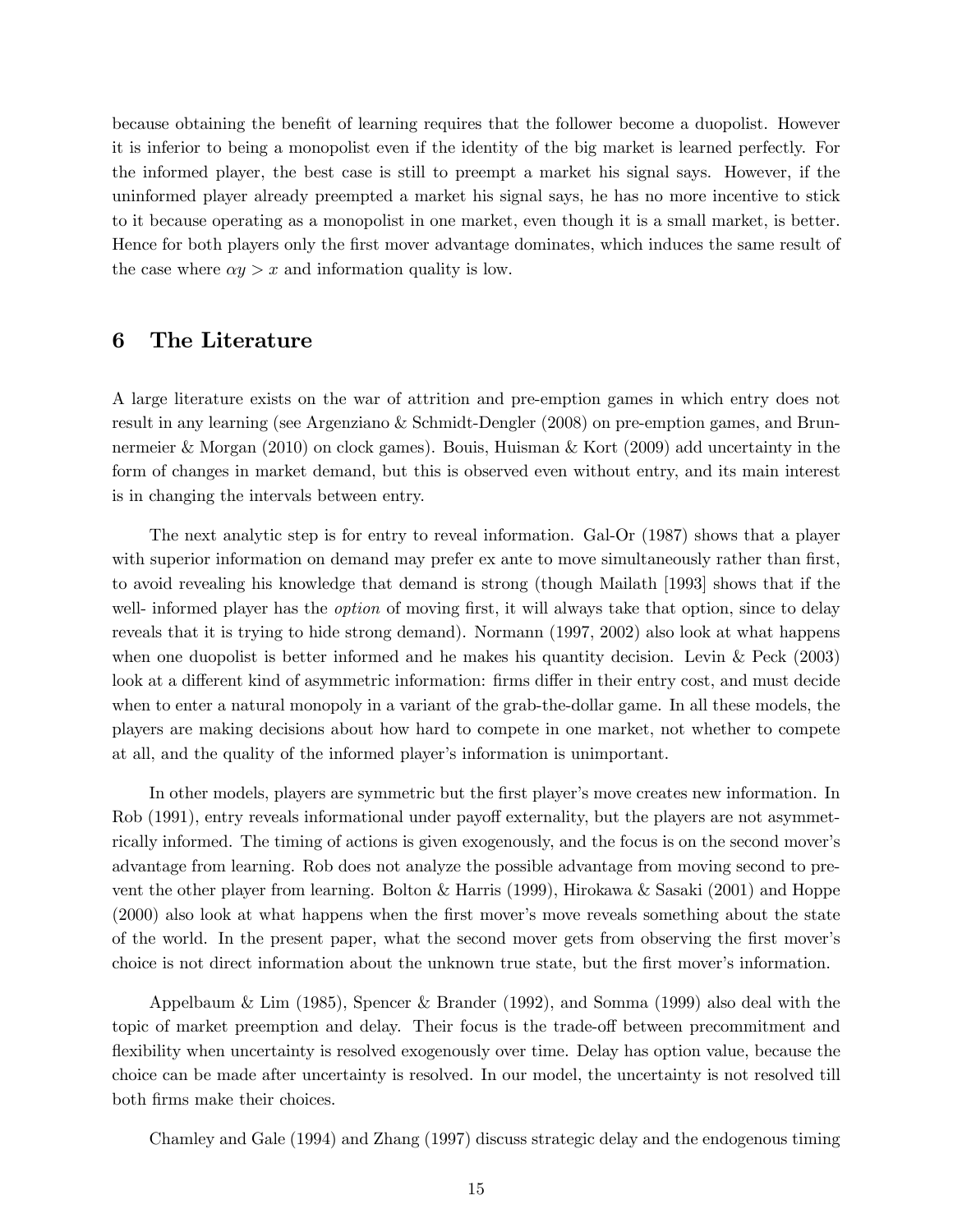of action when there are informational externalities but no payoff externalities. In Chamley and Gale (1994), a player has an incentive to delay his action for information updating. Zhang (1997) links this result to informational cascades, finding that the most-informed player is least willing to wait because he has the least to learn. In these models, as there are no payoff externalities, each player's main concern is whether the cost of delay is worth learning other players' information.

Yoon (2009) and Frisell (2003) consider endogenous timing of action game where there are both informational- and payoff externalities. Yoon (2009) analyzes a delay race where the worseinformed player delays to learn and a better-informed player delays to prevent learning. The payoff functions are different from the present paper's in that the worst outcome is to be incorrect alone. In our model, of market entry, the worst outcome is for both players to end up in a small market, having made the same mistake. That possible payoff is crucial to why the quality of information determines whether the advantage is to the first or the second mover. Frisell (2003) asks who will enter as the leader and follower when whether payoff externality is either positive or negative is given exogenously. The degree of information superiority does not affect the given payoff externality. Delay costs are crucial, but delay can be infinitely long. Also the simultaneous action is not considered. In our paper, on the other hand, one player cannot simply outwait the other. If he waits, the result can be simultaneous choices. As a result, a player who moves late must be concerned about ending up in the same market as his rival, even if he has prevented purposeful imitation. We find, in contrast to Frisell, that even if industry profits suffer heavily when both players are in the same market, the informed player may decide to move first if he is not much better informed.

# 7 Concluding Remarks

Often, a player must make a choice knowing that his choice may be imitated by another player. This choice might be of a new geographic market, as in our model, or of a new product, which could be modelled with exactly the same mathematics. Moving first may or may not deter entry into the market by the rival player, but it certainly will reveal information. Hence, in a setting of endogenous timing of entry, the decision on the timing of entry can be interpreted as the decision on the flow of private information. Of course, how is revealed information used by the other player affects the decision on the timing of entry. If the informed player's information is not strong, the attempt by both players to avoid crowding into one market results in the pure equilibrium in which they operate as monopolists in separate markets. On the other hand, if the informed player's information is relatively valuable, the rival player wants to learn it and imitate his choice. Hence, an informed player may well choose to delay entry to prevent imitation, which results in an equilibrium in which no learning is available. This kind of strategic delay by both players increases the probability that they end up in the same market. So the good information that causes the delay can actually end up reducing industry profits. In this case, however, the gain from preventing the other's learning is less than the gain from learning. Hence the existence of a delay cost can resolve the inefficiency caused from the informed player's incentive to conceal his information. If competition is quite severe, a firm's intention not to be imitated may increase. Hence, interestingly,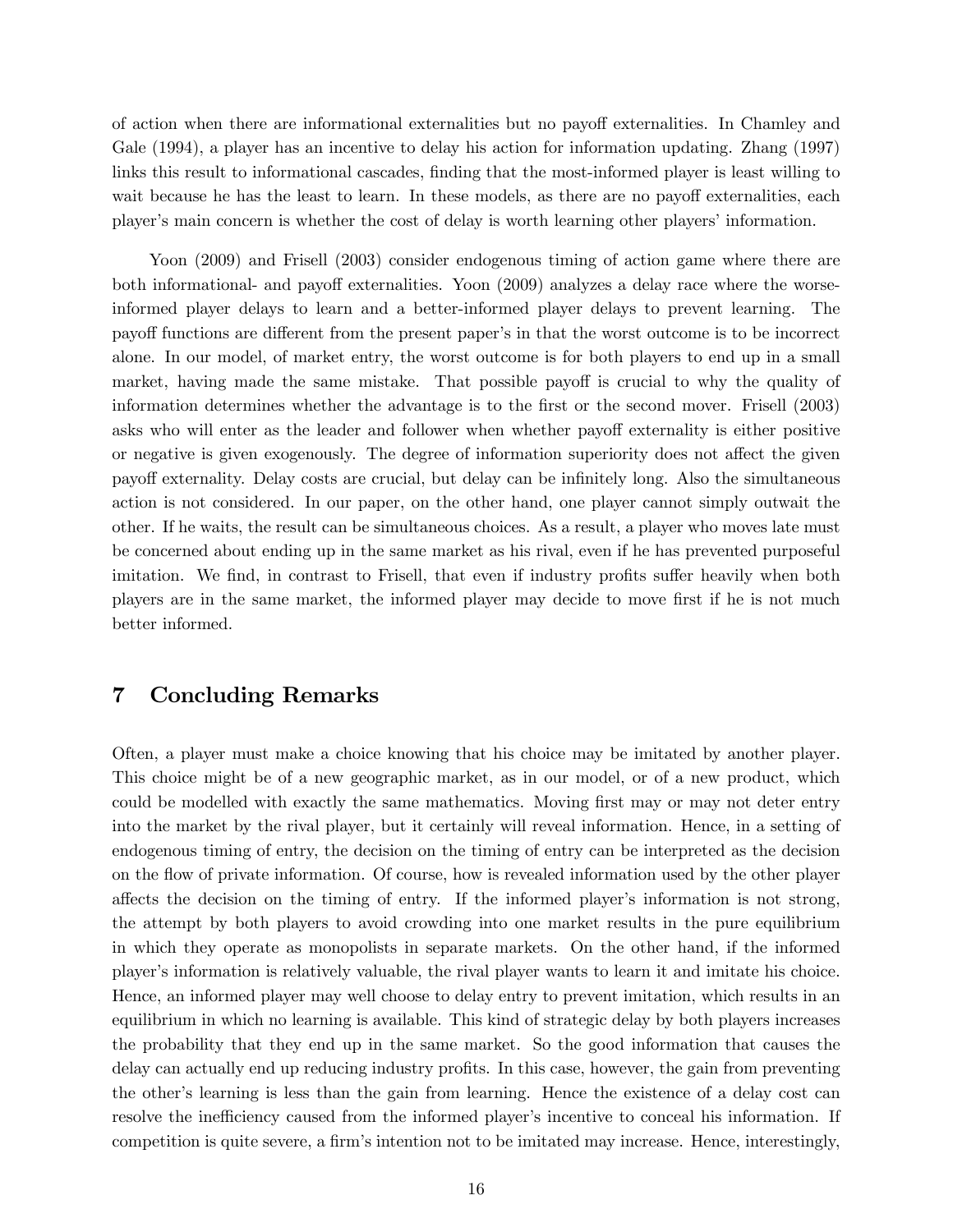a player might choose to refuse free information– provided, of course, that his refusal is common knowledge. He will prefer to have the maximum level of information that prevents mimicking by his rival.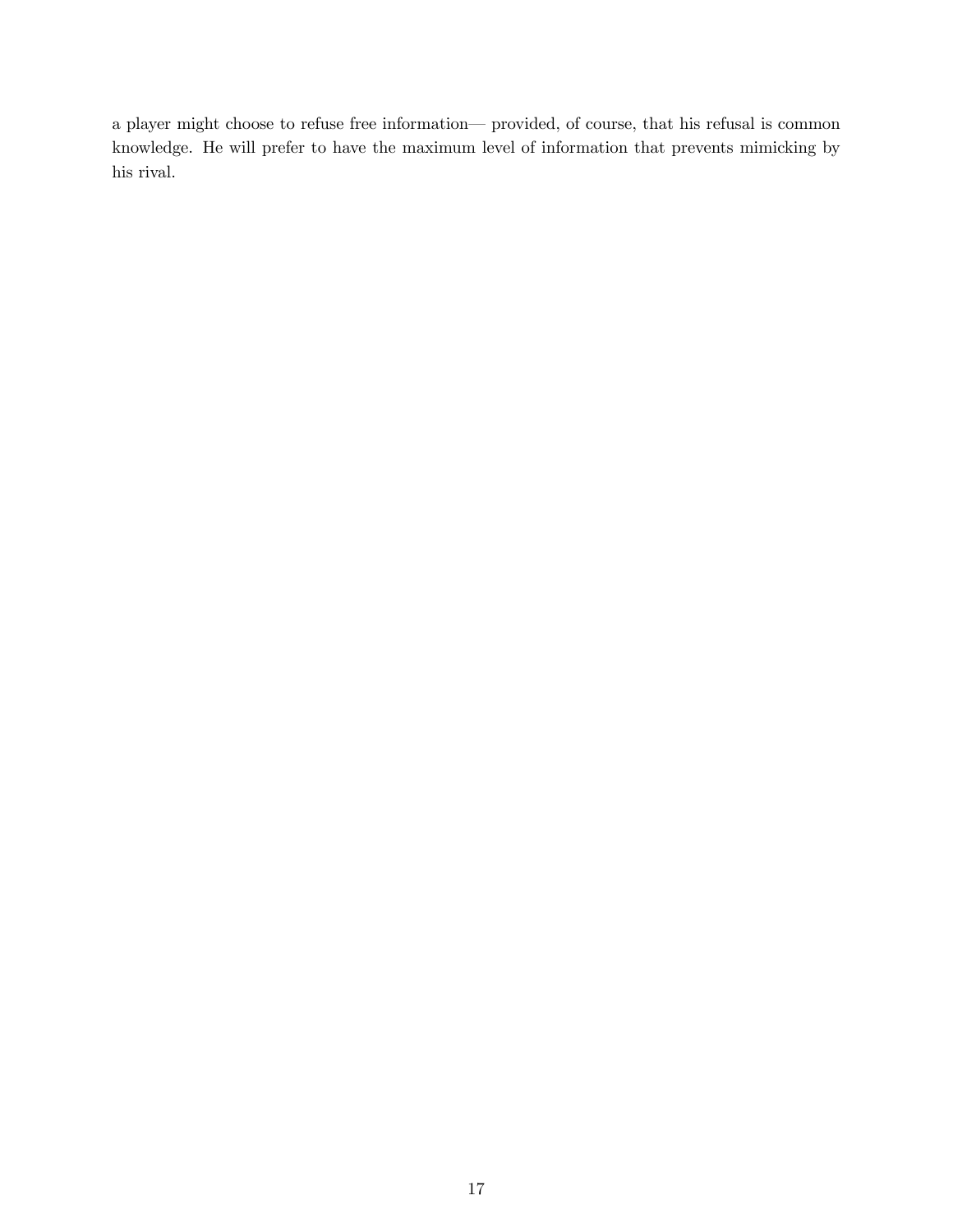\* If requested, some parts of the detailed proofs can be shortened in the final version.

# 8 Appendix

In the Appendix, "I" denotes the "informed player" and "  $U$ " denotes the "uninformed player".

# 8.1 Proof of Lemma 1

U has only prior belief about which is a big market if he has no chance to observe I's choice. In following,  $E\pi_I(a_I = \theta)$   $(E\pi_I(a_I \neq \theta))$  is I's expected payoff when he follows (deviates from) his signal. Without loss of generality, suppose that  $\theta = N$ . Denote q as I's belief for that U selects "N". Then q can be interpreted as I's belief for that U selects what  $\theta$  signals. Then

$$
E\pi_I (a_I = \theta) = q \left( \sum_{w \in \{N, S\}} \Pr(w | \theta = N) \pi_I (a_I = \theta, a_U = N, w) \right)
$$
  
+ 
$$
(1 - q) \left( \sum_{w \in \{N, S\}} \Pr(w | \theta = N) \pi_I (a_I = \theta, a_U = S, w) \right)
$$
  
= 
$$
q (p (\alpha y) + (1 - p) (\alpha x)) + (1 - q) (p (y) + (1 - p) (x))
$$

$$
E\pi_I (a_I \neq \theta) = q \left( \sum_{w \in \{N, S\}} \Pr(w | \theta = N) \pi_I (a_I \neq \theta, a_U = N, w) \right)
$$
  
+ 
$$
(1 - q) \left( \sum_{w \in \{N, S\}} \Pr(w | \theta = N) \pi_I (a_I \neq \theta, a_U = S, w) \right)
$$
  
= 
$$
q (p (x) + (1 - p) (y)) + (1 - q) (p (x x) + (1 - p) (x y))
$$

and

$$
E\pi_I(a_I = \theta) - E\pi_I(a_I \neq \theta) = q(x\alpha - y - x + y\alpha) + (x - px + py - y\alpha - px\alpha + py\alpha)
$$

As one extreme case, suppose that  $q = 0$ . (That is, I believes that U selects S when  $\theta = N$ .) Then,

$$
E\pi_I (a_I = \theta) - E\pi_I (a_I \neq \theta)|_{q=0} = p(y - x - x\alpha + y\alpha) + x - y\alpha > 0
$$

for  $p \in (\frac{1}{2}, 1)$ . Therefore, if  $q = 0$ , I follows his signal  $\theta$ . As the other extreme case, suppose that  $q = 1$ . (I believes that U selects N when  $\theta = N$ .) Then,

$$
E\pi_I(a_I = \theta) - E\pi_I(a_I \neq \theta)|_{q=1} = p(y - x - x\alpha + y\alpha) + x\alpha - y
$$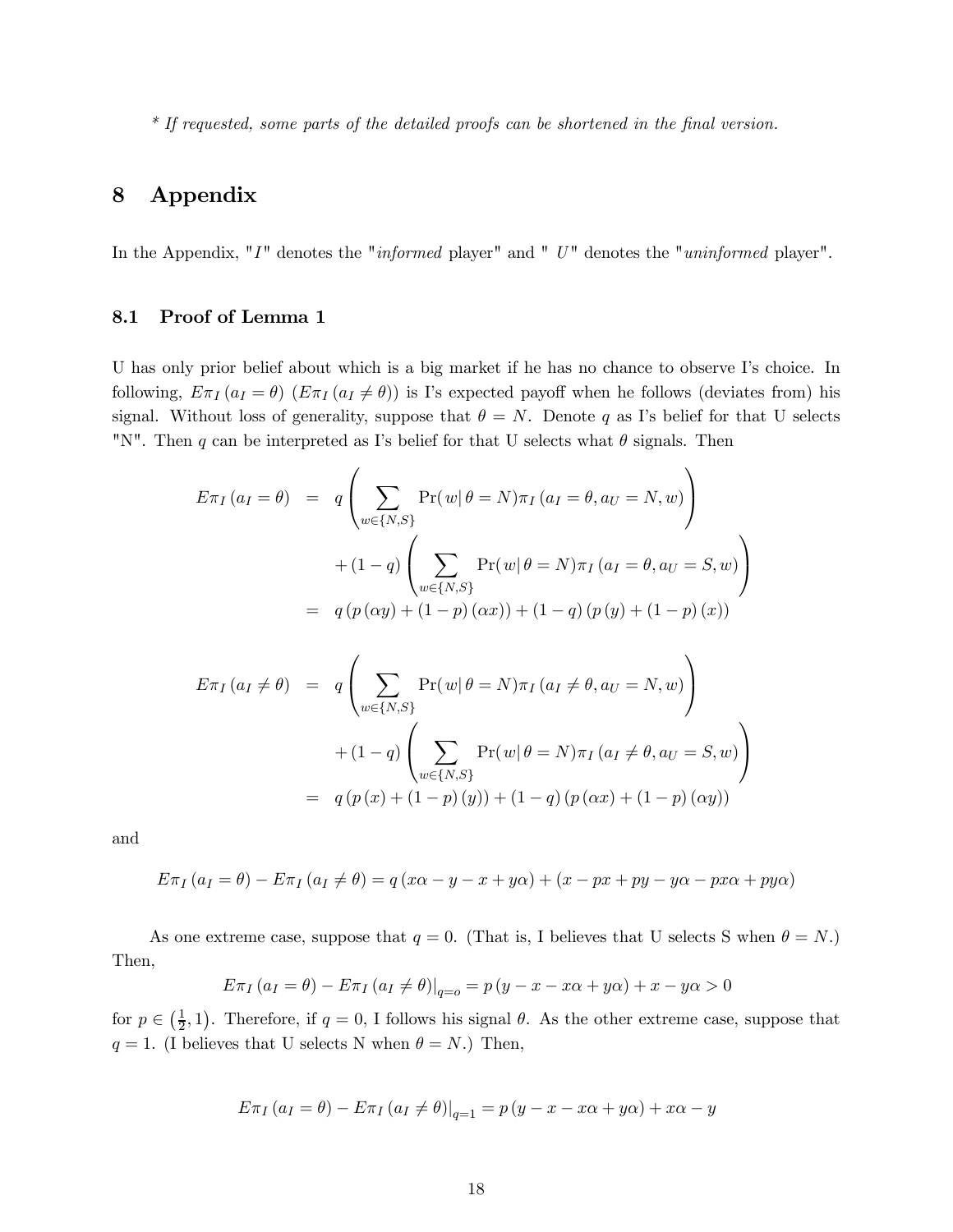So, if  $q = 1$ , there exists  $p^* = \frac{y - x\alpha}{y - x - x\alpha + y\alpha}$  such that if  $p \in (\frac{1}{2}, p^*)$ , I deviates from  $\theta$  and if  $p \in [p^*, 1)$ , I follows  $\theta$ . As  $E\pi_I(a_I = \theta) - E\pi_I(a_I \neq \theta)$  is a linear function of q with negative slope, the above analysis can be summarized as follows:

### Lemma A.1.

Suppose that both firms make a choice simultaneously. Let  $q = Pr(a_u = N)$  be I's belief when U has only prior information. In following,  $q^* = -\frac{x - px + py - y\alpha - px\alpha + py\alpha}{x\alpha - y - x + y\alpha}$ . 1) If  $q < q^*$  (if I believes that U is less likely to select what  $\theta$  signals), I follows his signal. 2) If  $q > q^*$  (if I believes that U is more likely to select what  $\theta$  signals),  $\exists p^*$  s.t. if  $p \in (\frac{1}{2}, p^*)$ , I deviates from his signal and if  $p \in (p^*, 1)$ , I follows his signal. 3) If  $q = q^*$ , I is indifferent between following and deviating from  $\theta$ .

For the given belief, we derive U's best response and check whether the given belief is consistent or not. Here, for each given belief, what U expects is whether I will follow  $\theta$  or not. U cannot expect whether I will go to north or south because  $\theta$  is private information. That is, U's belief should be about both true state and  $\theta$ . In following,  $E\pi_U(a_U = N)$  ( $E\pi_U(a_U = S)$ ) is U's expected payoff when he selects  $N(S)$ .

1) If  $q < q^*$  (if U is less likely to select what  $\theta$  signals), I follows  $\theta$ . Then

$$
E\pi_U (a_U = N) = \sum_{w \in \{N, S\}} \sum_{\theta \in \{N, S\}} \Pr(w, \theta) \pi_U (a_I = \theta, a_U = N, w) = \frac{p}{2} \alpha y + \frac{1 - p}{2} y + \frac{1 - p}{2} \alpha x + \frac{p}{2} x
$$
  

$$
E\pi_U (a_U = S) = \sum_{w \in \{N, S\}} \sum_{\theta \in \{N, S\}} \Pr(w, \theta) \pi_U (a_I = \theta, a_U = S, w) = \frac{p}{2} x + \frac{1 - p}{2} \alpha x + \frac{1 - p}{2} y + \frac{p}{2} \alpha y
$$

Hence,  $E\pi_U(a_U = N) = E\pi_U(a_U = S)$ , which implies that U is indifferent between selecting N and S. Then  $q < q^*$  is a consistent belief.

2) If  $q>q^*$  (if U is more likely to select  $\theta$  says), the information quality matters. First, if  $p \in (\frac{1}{2}, p^*)$ , I deviates from his signal  $\theta$ . Then,  $E \pi_U (a_U = N) = E \pi_U (a_U = S)$  because

$$
E\pi_U (a_U = N) = \sum_{w \in \{N, S\}} \sum_{\theta \in \{N, S\}} \Pr(w, \theta) \pi_U (a_I \neq \theta, a_U = N, w) = \frac{p}{2}y + \frac{1-p}{2}\alpha y + \frac{1-p}{2}x + \frac{p}{2}\alpha x
$$
  

$$
E\pi_U (a_U = S) = \sum_{w \in \{N, S\}} \sum_{\theta \in \{N, S\}} \Pr(w, \theta) \pi_U (a_I \neq \theta, a_U = S, w) = \frac{p}{2}\alpha x + \frac{1-p}{2}x + \frac{1-p}{2}\alpha y + \frac{p}{2}y
$$

Second, if  $p \in (p^*, 1)$ , I follows his signal. We have already checked in 1) that, in this case,  $E\pi_U(a_U = N) = E\pi_U(a_U = S)$ . So I's belief that  $q > q^*$  is consistent.

3) If  $q = q^*$ , I is indifferent between following or deviating from  $\theta$ . Let's assume that h is the probability that I follows  $\theta$  when I is indifferent between following or deviating from  $\theta$ , i.e.,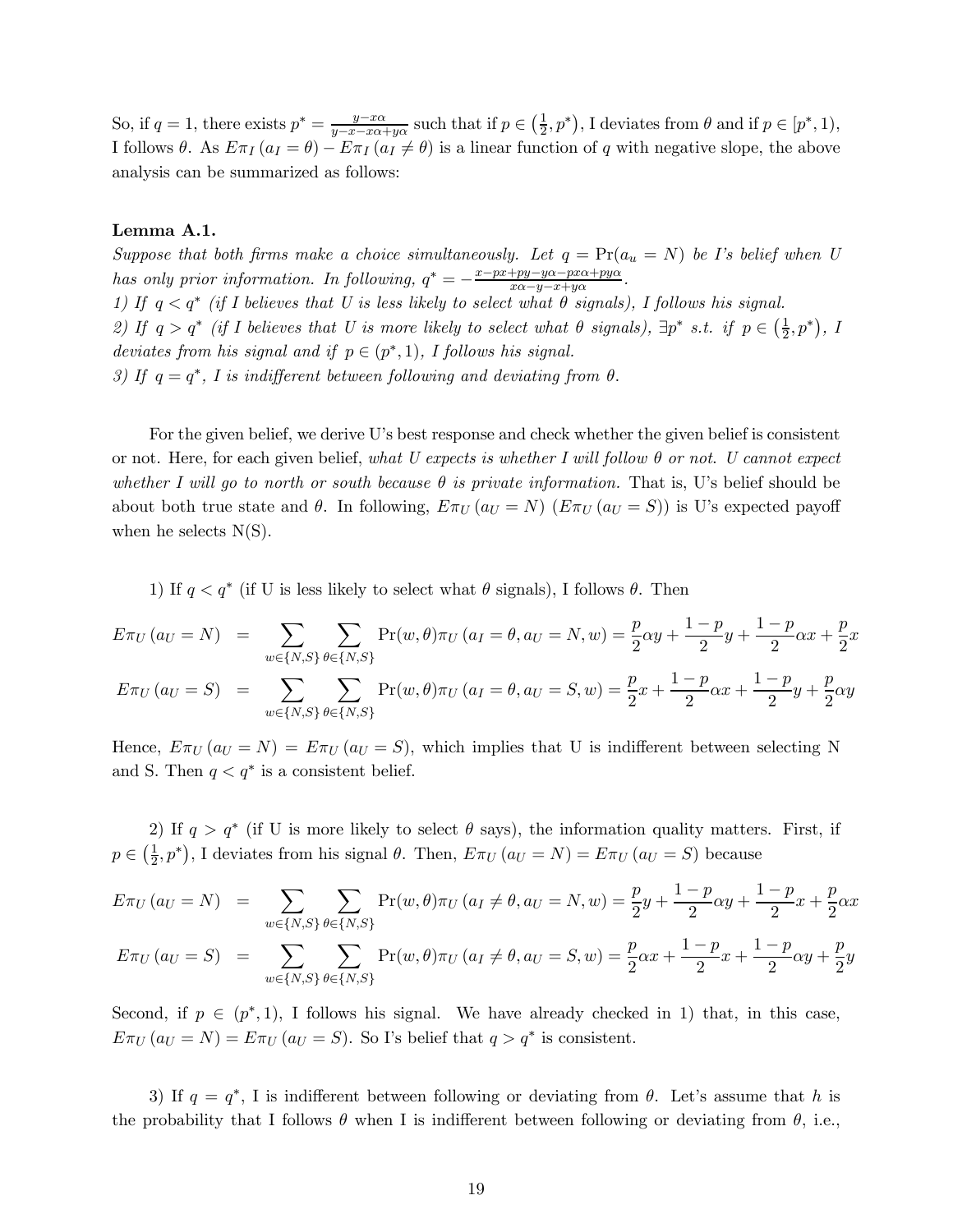$h = Pr(a_I = \theta)$ . Then

$$
E\pi_U (a_U = N) = h\left(\sum_{w \in \{N, S\}} \sum_{\theta \in \{N, S\}} \Pr(w, \theta) \pi_U (a_I = \theta, a_U = N, w)\right) + (1 - h) \left(\sum_{w \in \{N, S\}} \sum_{\theta \in \{N, S\}} \Pr(w, \theta) \pi_U (a_I \neq \theta, a_U = N, w)\right) = h\left(\frac{p}{2}\alpha y + \frac{1 - p}{2}y + \frac{1 - p}{2}\alpha x + \frac{p}{2}x\right) + (1 - h) \left(\frac{p}{2}y + \frac{1 - p}{2}\alpha y + \frac{1 - p}{2}x + \frac{p}{2}\alpha x\right) E\pi_U (a_U = S) = h\left(\sum_{w \in \{N, S\}} \sum_{\theta \in \{N, S\}} \Pr(w, \theta) \pi_U (a_I = \theta, a_U = S, w)\right) + (1 - h) \left(\sum_{w \in \{N, S\}} \sum_{\theta \in \{N, S\}} \Pr(w, \theta) \pi_U (a_I \neq \theta, a_U = S, w)\right) = h\left(\frac{p}{2}x + \frac{1 - p}{2}\alpha x + \frac{1 - p}{2}y + \frac{p}{2}\alpha y\right) + (1 - h) \left(\frac{p}{2}\alpha x + \frac{1 - p}{2}x + \frac{1 - p}{2}\alpha y + \frac{p}{2}y\right)
$$

For all  $h \in [0, 1], E\pi_U(a_U = N) = E\pi_U(a_U = S)$ , which implies that the belief  $q = q^*$  is consistent.

Finally, it can be checked that, I's belief  $q \in [0,1]$  is a consistent belief.  $\Box$ 

# 8.2 Proof of Proposition 1

First, consider the case where the entry is simultaneous. In this case, U chooses randomly between N and S because he has only prior belief. Now, as for the best response of I, without loss of generality, assume that  $\theta = N$ . Then,

$$
E\pi_I (a_I = \theta, a_U, w) = \sum_{w \in \{N, S\}} \Pr(w | \theta = N) [.5\pi_I (\cdot, a_U = N) + .5\pi_I (\cdot, a_U = S)] \tag{A1}
$$

$$
= \frac{1}{2} (x - px + py) (\alpha + 1)
$$

$$
E\pi_I(a_I \neq \theta, a_U, w) = \sum_{w \in \{N, S\}} \Pr(w|\theta = N) [.5\pi_I(\cdot, a_U = N) + .5\pi_I(\cdot, a_U = S)] \tag{A2}
$$

$$
= \frac{1}{2} (y + px - py) (\alpha + 1)
$$

where  $(A1)$  is the expected payoff when informed player uses his signal and  $(A2)$  is the one when he deviates from it. Then:

$$
E\pi_I [a_I = N, a_U, w] - E\pi_I [a_I = S, a_U, w] = \frac{1}{2} (y - x) (2p - 1) (\alpha + 1) > 0
$$
 (A3)

So, I's best response is  $a_I = N$ . This implies that if  $\theta = S$ , it should be that  $a_I = S$ . Hence, I's best response is to use his signal.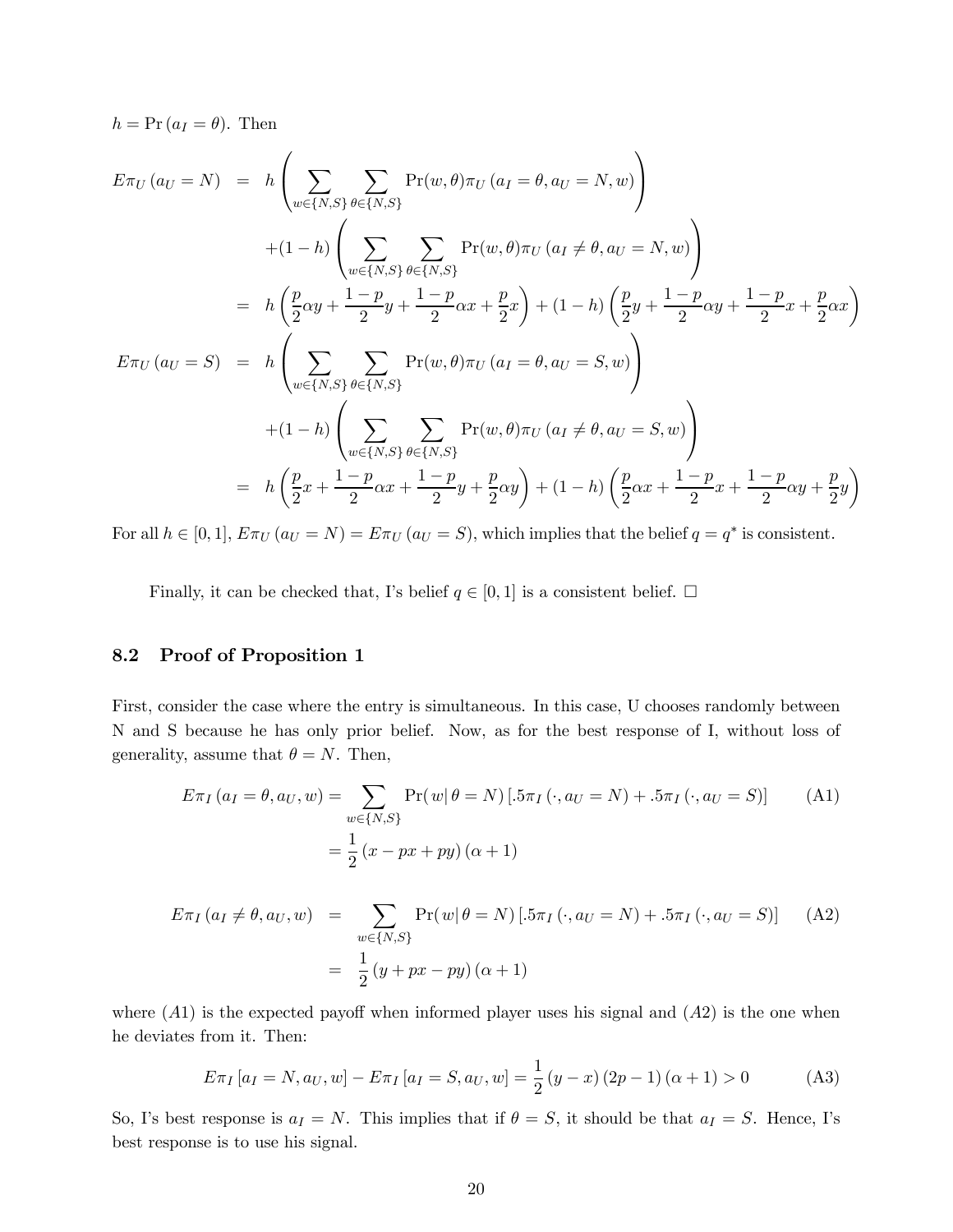Second, consider the case where the entry is sequential.

1) What if U moves first? There are two cases depending on whether I's signal equals U's action or not:  $\theta = a_U$  and  $\theta \neq a_U$ .

Case i:  $\theta = a_U$ . Without loss of generality, assume that  $\theta = a_U = N$ . Then, under the posterior beliefs  $Pr(w = N | \theta = N) = p$  and  $Pr(w = S | \theta = N) = 1 - p$ ,

$$
E\pi_I(a_I = \theta, a_U, w) = \sum_{w \in \{N, S\}} \Pr(w | \theta = N) \pi_I(a_I = \theta, a_U, w) = p(\alpha y) + (1 - p)(\alpha x) \tag{A4}
$$

$$
E\pi_I(a_I \neq \theta, a_U, w) = \sum_{w \in \{N, S\}} \Pr(w | \theta = N) \pi_I(a_I \neq \theta, a_U, w) = p(x) + (1 - p)(y) \tag{A5}
$$

Then,  $p \geq \frac{(x\alpha-y)}{(\alpha+1)(x-y)} = \overline{p} \Longrightarrow (A4) \geq (A5)$  where  $\overline{p} \in (\frac{1}{2}, 1)$ . Case ii:  $\theta \neq a_U$ . Without loss of generality, assume that  $\theta = N$  and  $a_U = S$ . Then, under the posterior beliefs  $Pr(w = N | \theta = N) = p$  and  $Pr(w = S | \theta = N) = 1 - p$ ,

$$
E\pi_I(a_I = \theta, a_U, w) = \sum_{w \in \{N, S\}} \Pr(w | \theta = N) \pi_U(a_I = \theta, a_U, w) = py + (1 - p)x \tag{A6}
$$

$$
E\pi_I(a_I \neq \theta, a_U, w) = \sum_{w \in \{N, S\}} \Pr(w | \theta = N) \pi_U(a_I \neq \theta, a_U, w) = p(\alpha x) + (1 - p)(\alpha y) \tag{A7}
$$

Then for all  $p \in (\frac{1}{2}, 1), (A6) > (A7)$ .

Therefore, I's best response is as follows: If  $p > \frac{(x\alpha-y)}{(\alpha+1)(x-y)} = \overline{p}$ , regardless of U's choice in round 1, I uses his signal. On the other hand, when  $p < \overline{p}$ , if  $\theta = a_U$ , he deviates from his signal and if  $\theta \neq a_U$ , he uses his signal.

2) What if I moves first? This is the harder case, because what U observes is  $a_I$ , not  $\theta$ . As  $\theta$ is private information, U does not know whether I follows his signal or not in deciding a location. Here, note that whether  $\theta = N$  or  $\theta = S$ , both cases are ex-ante symmetric. Hence, intuitively a pooling strategy or semi-separating strategy cannot constitute equilibrium. The following analysis shows that the separating strategy which constitutes equilibrium is the one which implies that I follows his signal in selecting location.

U must assign belief  $\lambda$  for that  $a_I = \theta$ . In a pure strategy equilibrium, this belief is  $\lambda \in \{0, 1\}$ . As a first step in looking at beliefs, suppose that U's belief  $\lambda$  does equal zero or one. Suppose U believes  $a_I = \theta$ , i.e.,  $\lambda = 1$ . Without loss of generality, let  $a_I = N$ . U's posterior beliefs are  $Pr(w = N | \theta = N) = p$  and  $Pr(w = S | \theta = N) = 1 - p$ , so

$$
E\pi_U (a_I = \theta, a_U, w) = \sum_{w \in \{N, S\}} \Pr(w | \theta = N) \pi_U (a_I = a_U, w) = p(\alpha y) + (1 - p)(\alpha x) \tag{A8}
$$

$$
E\pi_U (a_I \neq \theta, a_U, w) = \sum_{w \in \{N, S\}} \Pr(w | \theta = N) \pi_U (a_U \neq a_I, w) = p(x) + (1 - p)(y) \tag{A9}
$$

Next, suppose U believes that  $a_I \neq \theta$ , i.e.,  $\lambda = 0$ . Then, U's posterior beliefs are Pr(w = N| $\theta$  =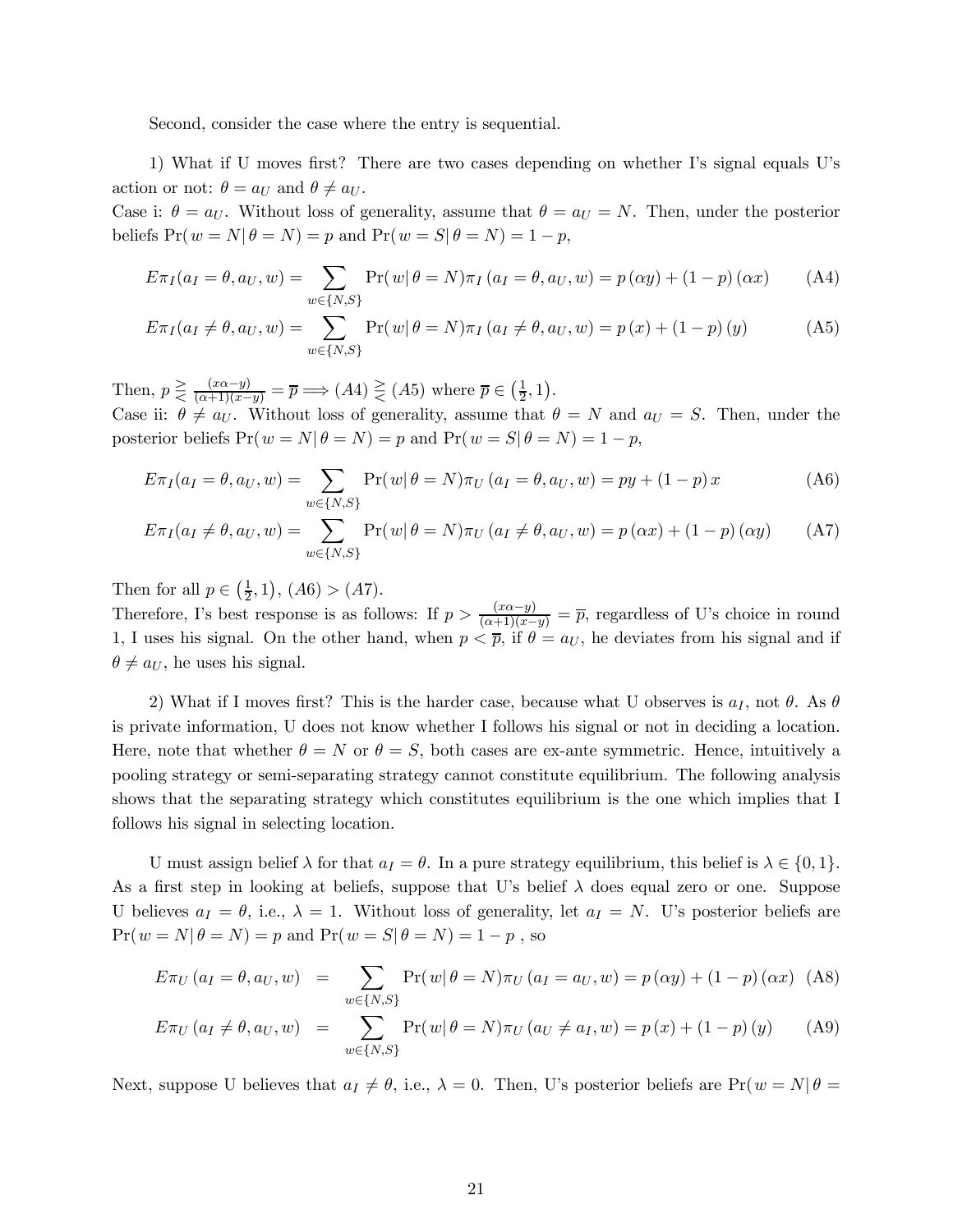$S=1-p$  and  $Pr(w = S | \theta = S) = p$ , so  $E\pi_U(a_I = \theta, a_U, w) = \sum$  $w \in \{N, S\}$  $Pr(w | \theta = S) \pi_U (a_I = a_U, w) = (1 - p) (\alpha y) + p (\alpha x)$  (A10)  $E\pi_U(a_I \neq \theta, a_U, w) = \sum$  $w \in \{N, S\}$  $Pr(w | \theta = S) \pi_U (a_I \neq a_U, w) = (1 - p)(x) + p(y)$  (A11)

More generally, I might mix, so U's belief that  $a_I = \theta$  would be  $\lambda \in [0,1]$ . Then

$$
E\pi_U (a_I = \theta, a_U, w)
$$
\n
$$
= \lambda \left( \sum_{w \in \{N, S\}} \Pr(w | \theta = N) \pi_U (a_I = a_U, w) \right) + (1 - \lambda) \left( \sum_{w \in \{N, S\}} \Pr(w | \theta = S) \pi_U (a_I = a_U, w) \right)
$$
\n(A12)

$$
E\pi_U(a_I \neq \theta, a_U, w)
$$
\n
$$
= \lambda \left( \sum_{w \in \{N, S\}} \Pr(w | \theta = N) \pi_U(a_U \neq a_I, w) \right) + (1 - \lambda) \left( \sum_{w \in \{N, S\}} \Pr(w | \theta = S) \pi_U(a_I \neq a_U, w) \right)
$$
\n(A13)

Consequently,

$$
\lambda \geq \lambda^* \Longrightarrow E \pi_U \left( a_U = a_I, w \right) \geq E \pi_U \left( a_U \neq a_I, w \right) \tag{A14}
$$

where  $\lambda^* = \frac{(x - px + py - y\alpha - px\alpha + py\alpha)}{(y - x)(2p - 1)(\alpha + 1)}$ . We will state and prove Lemma A.1, included only here in the Appendix to help prove Proposition 1.

### **Lemma A.1.** Suppose that I chose a location as the leader.

a) Suppose that  $p \in (\frac{1}{2}, \overline{p})$ . Then, for all  $\lambda \in [0, 1]$ , U diverges from I's choice.

b) Suppose that  $p \in (\overline{p}, 1)$ . Then, there exists  $\lambda^* \in (0, 1)$  such that if  $\lambda \in (\lambda^*, 1]$ , U imitates I's choice, if  $\lambda \in [0, \lambda^*)$ , U diverges from I's choice, and if  $\lambda = \lambda^*$ , U is indifferent between imitating and diverging.

**Proof of Lemma A.1.** We start by checking whether  $\lambda^* \in (0,1)$  or not. First, for  $\lambda^*$ , if  $p \geq \frac{y\alpha-x}{(y-x)(\alpha+1)}, \lambda^* \geq 0.$  However,  $\frac{y\alpha-x}{(y-x)(\alpha+1)} - \frac{1}{2} = \frac{(\alpha-1)(x+y)}{2(\alpha+1)(y-x)} < 0.$  So, for  $p \in (\frac{1}{2},1)$ ,  $\lambda^* > 0.$ Also, from  $\lambda^* - 1 = \frac{(y + px - py - x\alpha + px\alpha - py\alpha)}{(\alpha + 1)(2p - 1)(y - x)}$ , if  $p \ge \frac{y - \alpha x}{(y - x)(\alpha + 1)}$ ,  $\lambda^* \ge 1$  where  $\frac{y - \alpha x}{(y - x)(\alpha + 1)} \in (\frac{1}{2}, 1)$ . Therefore, we can summarize as follows: a) If  $p \in \left(\frac{1}{2}, \frac{y-\alpha x}{(y-x)(\alpha+1)}\right)$  then for all  $\lambda \in [0, 1]$ ,  $E\pi_U(a_U =$  $a_I$ ) <  $E \pi_U(a_U \neq a_I)$ . b) If  $p \in \left(\frac{y-\alpha x}{(y-x)(\alpha+1)},1\right)$  then if  $\lambda \geq \lambda^*$ ,  $E \pi_U(a_U = a_I) \geq E \pi_U(a_U \neq a_I)$ .  $\Box$ 

Let us now return to I's best response, which we can derive using Lemma A.1. In following, we denote  $\frac{y-\alpha x}{(y-x)(\alpha+1)} \equiv \bar{p}$ . Without loss of generality, assume  $\theta = N$ . Then, I's posterior beliefs are  $Pr(w = N | \theta = N) = p$  and  $Pr(w = S | \theta = N) = 1 - p$ .

First, assume that  $p \in (\frac{1}{2}, \overline{p})$ . In this case, U chooses a location different from I's choice for all  $\lambda \in [0,1]$ . Then

$$
E\pi_I(a_I = \theta, a_U, w) = \sum_{w \in \{N, S\}} \Pr(w | \theta = N) \pi_U(a_I = \theta \neq a_U, w) = p(y) + (1 - p)(x) \tag{A15}
$$

$$
E\pi_I(a_I \neq \theta, a_U, w) = \sum_{w \in \{N, S\}} \Pr(w | \theta = N) \pi_U(a_I \neq \theta = a_U, w) = p(x) + (1 - p)(y) \tag{A16}
$$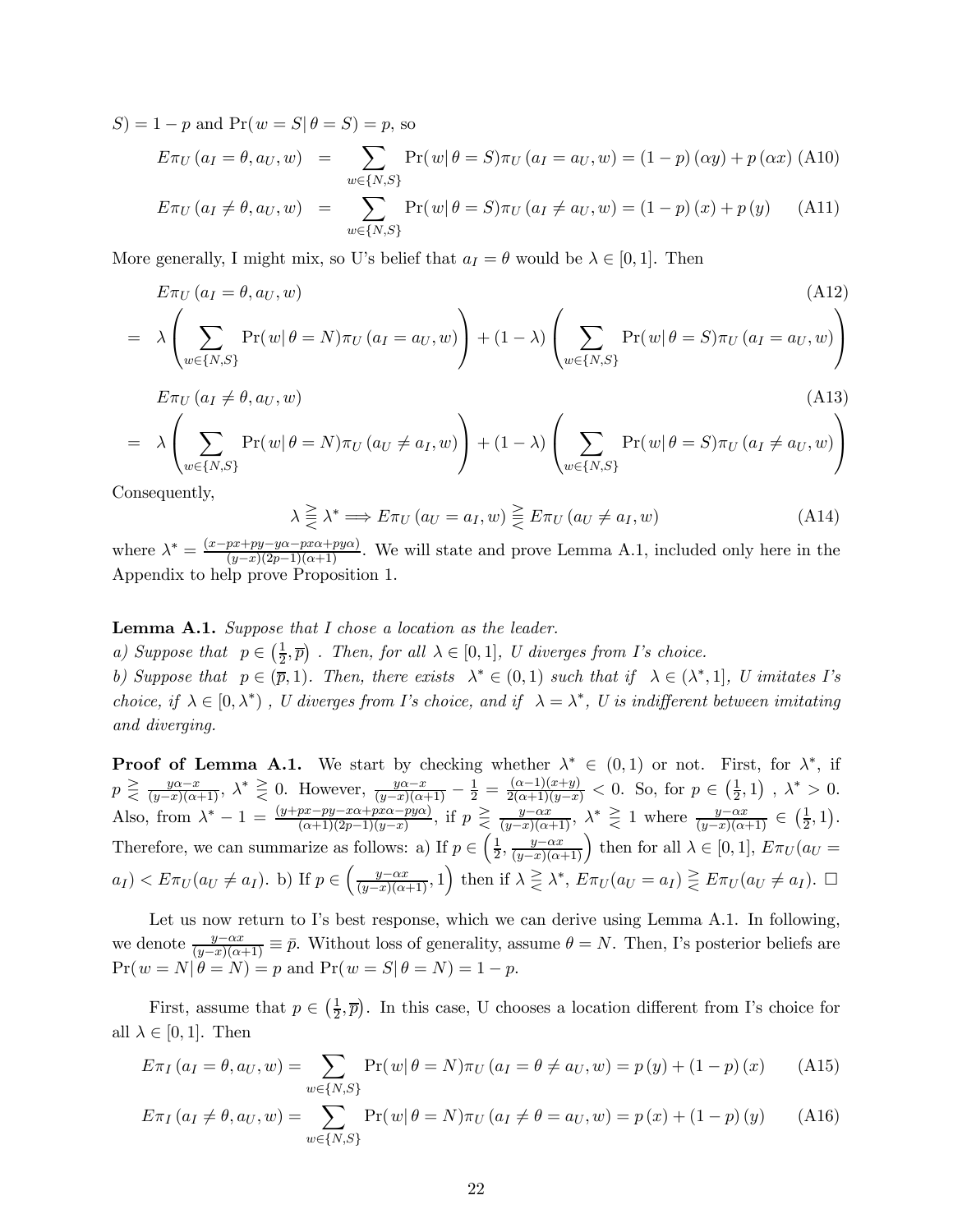and

$$
E\pi_I(a_I = \theta, a_U, w) - E\pi_I(a_I \neq \theta, a_U, w) = (y - x)(2p - 1) > 0
$$
 (A17)

Thus, I's best response is to choose the location following his signal, which is consistent to U's belief that  $\lambda \in [0,1]$ .

Next, let  $p \in (\overline{p}, 1)$ . First, suppose  $\lambda > \lambda^*$ , so U imitates I. Then:

$$
E\pi_I(a_I = \theta, a_U, w) = \sum_{w \in \{N, S\}} \Pr(w | \theta = N) \pi_U(a_I = \theta = a_U, w) = p(\alpha y) + (1 - p)(\alpha x) \quad (A18)
$$

$$
E\pi_I(a_I \neq \theta, a_U, w) = \sum_{w \in \{N, S\}} \Pr(w|\theta = N)\pi_U(a_I = a_U \neq \theta, w) = p(\alpha x) + (1 - p)(\alpha y) \tag{A19}
$$

and:

$$
E\pi_I(a_I = \theta, a_U, w) - E\pi_I(a_I \neq \theta, a_U, w) = \alpha (y - x) (2p - 1) > 0
$$
 (A20)

Hence, I's best response is to choose a location following the signal, which is consistent to U's belief that  $\lambda > \lambda^*$ .

Second, suppose  $\lambda < \lambda^*$ , so U diverges from I's choice. Then, from (A15) - (A16), I chooses a location following the signal. However, this is inconsistent to U's belief that  $\lambda < \lambda^*$ . Hence, this case is excluded.

Third, suppose  $\lambda = \lambda^*$ , so, U is indifferent between imitating and diverging from  $a_I$ . Suppose  $\sigma_U$ is the probability that U imitates I's choice. Then:

$$
E\pi_I (a_I = \theta, a_U, w) - E\pi_I (a_I \neq \theta, a_U, w)
$$
\n
$$
= \sigma \left( \sum_{w \in \{N, S\}} \Pr(w | \theta = N) \pi_U (a_I = a_U, w) \right) + (1 - \sigma) \left( \sum_{w \in \{N, S\}} \Pr(w | \theta = N) \pi_U (a_I \neq a_U, w) \right)
$$
\n
$$
- \left( \sigma \left( \sum_{w \in \{N, S\}} \Pr(w | \theta = N) \pi_U (a_I = a_U, w) \right) + (1 - \sigma) \left( \sum_{w \in \{N, S\}} \Pr(w | \theta = N) \pi_U (a_I \neq a_U, w) \right) \right)
$$
\n
$$
= (y - x) (2p - 1) (\alpha \sigma - \sigma + 1)
$$
\n(A21)

It can be checked that  $E\pi_I(a_I = \theta, a_U, w) = E\pi_I(a_I \neq \theta, a_U, w)$  only at  $\sigma = \frac{1}{1-\alpha}$ . But  $\frac{1}{1-\alpha} \notin$ [0, 1] for  $0 < \alpha < 1$ . Hence, there exists no  $\sigma \in [0,1]$  which yields  $E\pi_I(a_I = \theta, a_U, w)$  =  $E\pi_I(a_I \neq \theta, a_U, w).$ 

Finally, I's best response in round 1 is to act so as to reveal his signal perfectly. Since U's belief must be correct in equilibrium, it must be  $\lambda = 1$  and his strategy must be to diverge from  $a_I$ if  $p < \overline{p}$  and to imitate  $a_I$  if  $p > \overline{p}$ , as stated in Proposition 1.  $\Box$ 

#### 8.3 Proof of Proposition 2

Denote  $z = Pr(t_U = t_1)$  and  $w = Pr(t_I = t_1)$ . Also, let  $E_i(t_i = t_k)$  denote i's expected payoff when he acts at round k, where  $i \in \{I, U\}$  and  $k \in \{1, 2\}$ .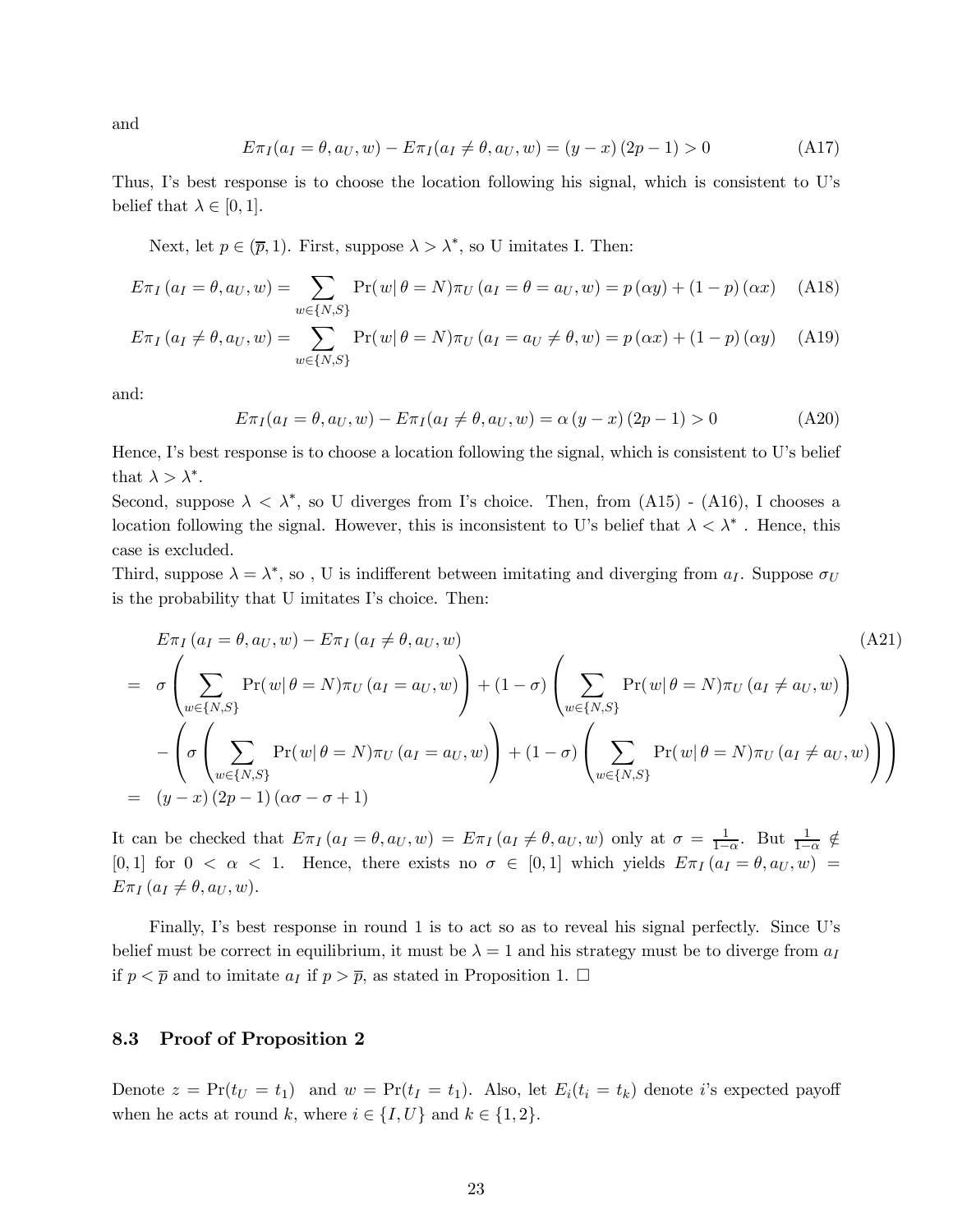(1) Consider the case in which  $\frac{1}{2} < p < \overline{p}$ . From Table 2:

$$
E_U \left[ t_U = t_1 \right] = w \left( -\frac{\left( p \left( y - x \right) \left( 1 - \alpha \right) - y - x\alpha \right)}{2} \right) + (1 - w) \left( \frac{1}{2} \left( x + y \right) \right) \tag{A22}
$$

$$
E_U \left[ t_U = t_2 \right] = w \left( y + px - py \right) + (1 - w) \left( -\frac{\left( p \left( y - x \right) \left( 1 - \alpha \right) - y - x\alpha \right)}{2} \right) \tag{A23}
$$

Thus:

$$
E_U \left[ t_U = t_1 \right] - E_U \left[ t_U = t_2 \right] = w \left( x\alpha - \frac{1}{2}y - \frac{1}{2}x - px\alpha + py\alpha \right) + \left( \frac{1}{2} \right) \left( x - px + py \right) \left( 1 - \alpha \right)
$$
\n(A24)

For  $p \in (\frac{1}{2}, \overline{p})$ ,  $x\alpha - \frac{1}{2}y - \frac{1}{2}x - px\alpha + py\alpha < 0$ . Hence U's best response for given w is:

$$
w < w^* \Longrightarrow z = 1, \, w = w^* \Longrightarrow z \in [0, 1], \, w > w^* \Longrightarrow z = 0 \tag{A25}
$$

where  $w^* = \frac{(x - px + py)(\alpha - 1)}{(2x\alpha - y - x - 2px\alpha + 2py\alpha)} \in (0, 1)$ . Returning to Table 2 for *I*'s payoffs:

$$
E_I[t_I = t_1] = z \left(\frac{1}{2} (x - px + py) (\alpha + 1)\right) + (1 - z) (x - px + py)
$$
 (A26)

$$
E_I[t_I = t_2] = z \left(\frac{1}{2} (x + y)\right) + (1 - z) \left(\frac{1}{2} (x - px + py) (\alpha + 1)\right)
$$
 (A27)

Thus:

$$
E_I[t_I = t_1] - E_I[t_I = t_2] = z \left( x\alpha - \frac{1}{2}y - \frac{1}{2}x - px\alpha + py\alpha \right) + \frac{1}{2} (x - px + py) (1 - \alpha) \tag{A28}
$$

Equation (A28) is identical to (A24). Hence, I's best response for z is the same as U's one for w:

$$
z < z^* \implies w = 1, \, z = z^* \implies w \in [0, 1], \, z > z^* \implies w = 0 \tag{A29}
$$

Finally, the intersection of the players' best response functions (A25) and (A29) yields that  $(z,w)$  =  $(0, 1), (1, 0)$  and  $(z^*, w^*)$  – there exist two pure strategy equilibria  $(t_U, t_I) = (t_2, t_1), (t_1, t_2)$  and one mixed strategy equilibrium  $(z, w) = \left(\frac{(x-px+py)(\alpha-1)}{(2x\alpha-y-x-2px\alpha+2py\alpha)}, \frac{(x-px+py)(\alpha-1)}{(2x\alpha-y-x-2px\alpha+2py\alpha}\right)$ ´ .

(2) Consider the case in which  $\overline{p} \leq p < 1$ . Table 3 gives U's payoffs as:

$$
E_U \left[ t_U = t_1 \right] = -\frac{\left( p \left( y - x \right) \left( 1 - \alpha \right) - y - x\alpha \right)}{2} \tag{A30}
$$

$$
E_U \left[ t_U = t_2 \right] = w \left( \alpha \left( x - px + py \right) \right) + (1 - w) \left( -\frac{\left( p \left( y - x \right) \left( 1 - \alpha \right) - y - x\alpha \right)}{2} \right) \tag{A31}
$$

Thus:

$$
E_U[t_U = t_1] - E_U[t_U = t_2] = \frac{1}{2}w(p(-(y-x)(\alpha+1)) + y - x\alpha)
$$
 (A32)

Note that for  $\overline{p} \leq p < 1$ ,  $p(-(y-x)(\alpha+1)) + y - x\alpha < 0$ . So U's best response for w is:

$$
w < 0 \Longrightarrow z = 1, w = 0 \Longrightarrow z \in [0, 1], w > 0 \Longrightarrow z = 0 \tag{A33}
$$

Next, Table 3 gives I's payoffs as:

$$
E_I[t_I = t_1] = z \left(\frac{1}{2} \left(x - px + py\right) \left(\alpha + 1\right)\right) + (1 - z) \left(\alpha \left(x - px + py\right)\right) \tag{A34}
$$

$$
E_I [t_I = t_2] = \frac{1}{2} (x - px + py) (\alpha + 1)
$$
\n(A35)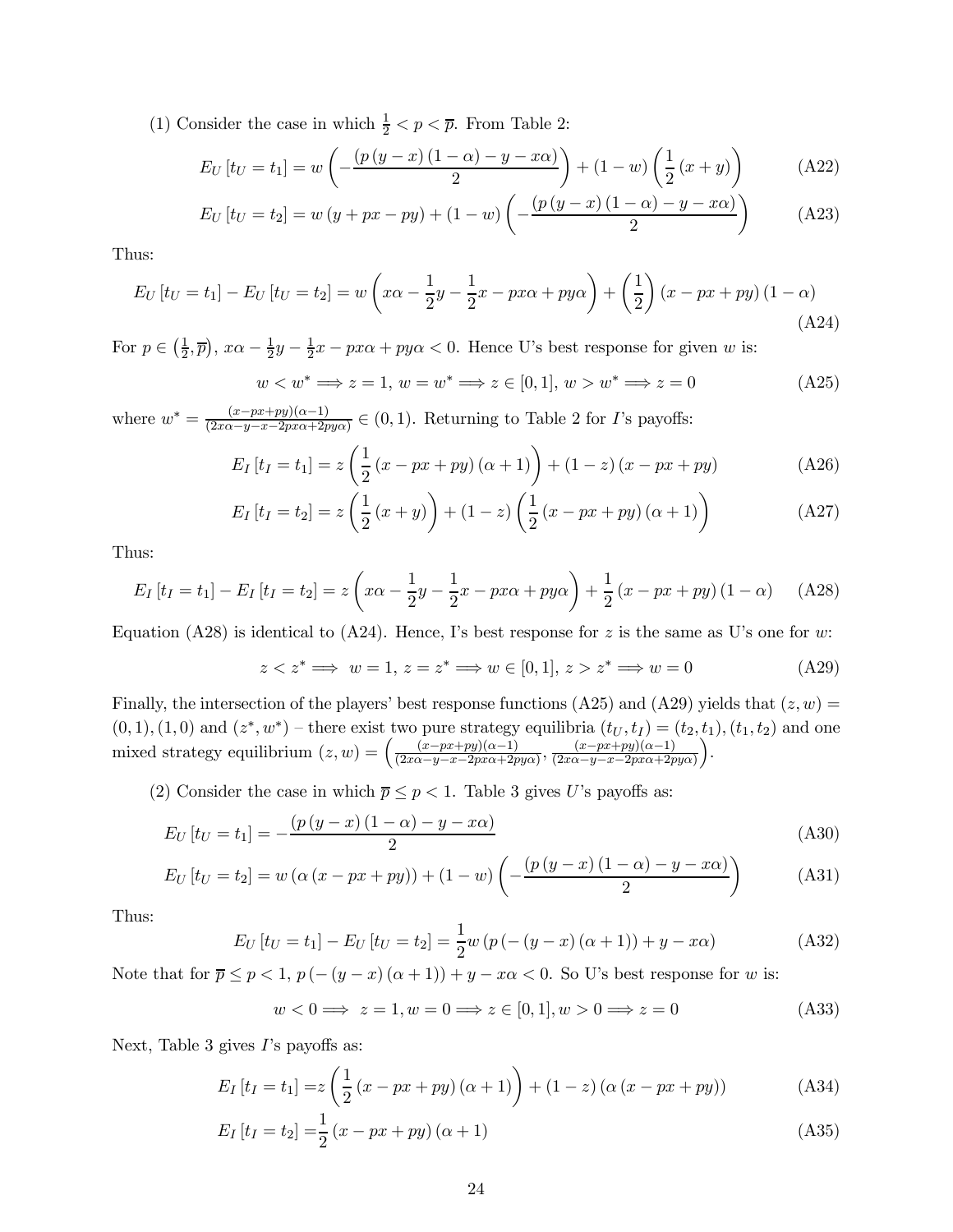Thus:

$$
E_I[t_I = t_1] - E_I[t_I = t_2] = z \left(\frac{1}{2}(x - px + py)(1 - \alpha)\right) + \frac{1}{2}(x - px + py)(\alpha - 1)
$$
 (A36)

Hence, I's best response to the uninformed player is:

 $z > 1 \Longrightarrow w = 1, z = 1 \Longrightarrow w \in [0, 1], z < 1 \Longrightarrow w = 0$  (A37)

The intersections of both players' best response functions (A33) and (A37) yield that  $z \in [0,1]$  and  $w=0.$   $\Box$ 

### 8.4 Proof of Proposition 3

Case 1: When  $\bar{p} \leq p < 1$ : In equilibrium,  $t_I = t_2$  and  $z \in [0, 1]$  where  $z = \Pr(t_U = t_1)$ . From Table 3:

$$
\sum_{i \in \{U, I\}} \pi_i(t_1, t_1) = \sum_{i \in \{U, I\}} \pi_i(t_1, t_2) = \sum_{i \in \{U, I\}} \pi_i(t_2, t_2) = \frac{1}{2} (x + y + 2x\alpha - 2px\alpha + 2py\alpha) \tag{A38}
$$
\n
$$
\sum_{i \in \{U, I\}} \pi_i(t_2, t_1) = 2\alpha (x - px + mv) \tag{A39}
$$

$$
\sum_{i \in \{U, I\}} \pi_i(t_2, t_1) = 2\alpha (x - px + py) \tag{A39}
$$

The computation of (A38) and (A39) yields the following result: A) Suppose that  $\frac{x+y}{2y} < \alpha < 1$ . Then, if  $\bar{p} < p < \frac{y+x-2x\alpha}{2\alpha(y-x)}$ , (A38) > (A39) but if  $\frac{y+x-2x\alpha}{2\alpha(y-x)} < p < 1$ , (A38) < (A39). B) Suppose that  $\frac{x}{y} < \alpha < \frac{x+y}{2y}$ . Then, for all  $p \in (\bar{p}, 1)$  (A38) > (A39). First, assume that  $\frac{x+y}{2y} < \alpha < 1$ . If  $\overline{p}$  <  $p$  <  $\frac{y+x-2x\alpha}{2\alpha(y-x)}$ , the ex-ante efficient case is  $(t_U, t_I) = (t_1, t_1)$ ,  $(t_1, t_2)$  or  $(t_2, t_2)$ . If U uses a pure strategy, i.e.,  $z \in \{0,1\}$ , the outcome is  $(t_1, t_2)$  or  $(t_2, t_2)$ , which is ex-ante efficient. If U uses a mixed strategy, i.e.,  $z \in (0,1)$ , then  $E\pi_U = -\frac{(p(y-x)(1-\alpha)-y-x\alpha)}{2}$  and  $E\pi_I = \frac{(x-px+py)(\alpha+1)}{2}$ . So  $E\pi_U + E\pi_I = \frac{1}{2}(x + y + 2x\alpha - 2px\alpha + 2py\alpha)$ , which is also ex-ante efficient. Therefore, all equilibria are ex-ante efficient. On the other hand, if  $\frac{y+x-2x\alpha}{2\alpha(y-x)} < p < 1$ , the ex-ante efficient case is the one where  $(t_U, t_I) = (t_2, t_1)$ . Since  $t_I = t_2$  in equilibrium, the equilibrium is not ex-ante efficient. Second, assume that  $\frac{x}{y} < \alpha < \frac{x+y}{2y}$ . Then, for all  $p \in (\frac{1}{2}, 1)$ , the ex-ante efficient case is  $(t_U, t_I) = (t_1, t_1), (t_1, t_2)$  or  $(t_2, t_2)$ . From the analysis for the case where  $\frac{x+y}{2y} < \alpha < 1$  and  $\bar{p} < p < \frac{y+x-2x\alpha}{2\alpha(y-x)}$ , all equilibria are ex-ante efficient.

Case 2: When  $\frac{1}{2} < p < \bar{p}$ : Recall that if  $\frac{1}{2} < p < \bar{p}$ , the equilibrium is  $(t_U, t_I) = (t_1, t_2), (t_2, t_1)$ and the mixed strategy equilibrium  $(z^*, w^*)$  where  $z = \Pr(t_U = t_1)$  and  $w = \Pr(t_I = t_1)$ . From Table 2,

$$
\sum_{i \in \{U, I\}} \pi_i(t_1, t_1) = \sum_{i \in \{U, I\}} \pi_i(t_2, t_2) = \frac{1}{2} (x + y + 2x\alpha - 2px\alpha + 2py\alpha)
$$
 (A40)

$$
\sum_{i \in \{U, I\}} \pi_i(t_1, t_2) = \sum_{i \in \{U, I\}} \pi_i(t_2, t_1) = x + y \tag{A41}
$$

Comparison of (A40) and (A41) yields that for all  $p \in (\frac{1}{2}, \overline{p})$ , (A40) < (A41). Therefore, for the ex-ante efficiency, the players must enter sequentially. Hence the pure-strategy equilibria  $(t_U, t_I)$  =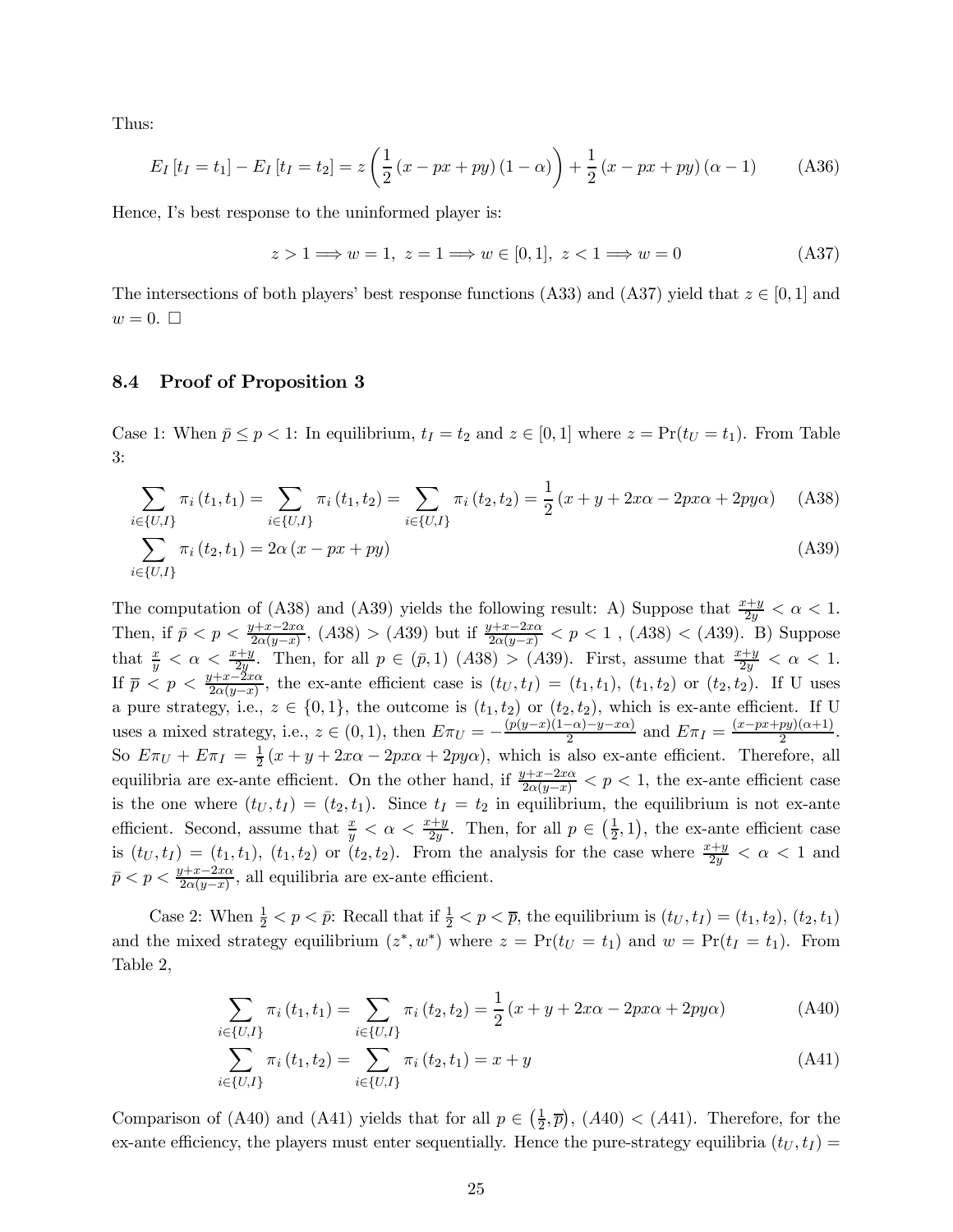$(t_2, t_1), (t_1, t_2)$  are ex-ante efficient. As for the mixed strategy equilibrium, the computation yields that:

$$
(E\pi_U + E\pi_I) - (x + y)
$$
\n
$$
= \frac{p^2 \left(2 \left(y - x\right)^2 \left(\alpha^2 + 1\right)\right) + p \left(2 \left(y - x\right) \left(x - y - x\alpha - y\alpha + 2x\alpha^2\right)\right) + \left(x^2 - 2xy\alpha + y^2 - 2x^2\alpha + 2x^2\alpha^2\right)}{2 \left(2x\alpha - y - x - 2px\alpha + 2py\alpha\right)}
$$
\n(A42)

For  $p \in (\frac{1}{2}, \overline{p})$ , the denominator is negative. The numerator is a convex function of p and it attains the minimum of  $\frac{(x+y)^2(\alpha-1)^2}{2(\alpha^2+1)} > 0$ . Therefore, for all  $p \in (\frac{1}{2}, \overline{p})$ ,  $E\pi_U + E\pi_I < x+y$ , which means that the mixed strategy equilibrium is ex-ante inefficient.

Then the above analysis can be summarized as follows:

#### Result:

1) Suppose that duopoly profit is low relative to monopoly profit, so  $\frac{x}{y} < \alpha < \frac{x+y}{2y}$ . 1-1) If  $p < \overline{p}$ , both pure strategy equilibria are efficient and the mixed strategy equilibrium is not. (A1 in Figure 1) 1-2) If  $\bar{p}$  < p, all equilibria are efficient. (A2 in Figure 1) 2) Suppose that duopoly profit is high relative to monopoly profit, so  $\frac{x+y}{2y} < \alpha$ . 2-1) If  $p < \overline{p}$ , both pure strategy equilibria are efficient but the mixed strategy equilibrium is not.  $(A5 \text{ in Figure 1})$ 2-2) If  $\bar{p} < p < \frac{y+x-2x\alpha}{2\alpha(y-x)}$ , all equilibria are efficient. (A4 in Figure 1) 2-3) If  $\frac{y+x-2x\alpha}{2\alpha(y-x)} < p$ , all equilibria are inefficient. (A3 in Figure 1)

So we proved Proposition 3.  $\Box$ 

### 8.5 Proof of Lemma 2

Player U gains from a delay by being able to observe I's choice. Hence,  $d_U = \pi_u^F - \pi_u^L = \pi_u^F - \pi_u^S$ . Player I's gain from a delay is from preventing U from observing his choice. Hence,  $d_I = \pi_I^F - \pi_I^L =$  $\pi_I^S - \pi_I^L$ . Then,

$$
d_U - d_I = p(y\alpha - x\alpha) + x\alpha - \frac{1}{2}y - \frac{1}{2}x \tag{A46}
$$

So,  $p \geq \frac{(x+y-2x\alpha)}{2(y-x)\alpha} \implies dy \geq d_I$ . It is easily verified that:  $\frac{(x+y-2x\alpha)}{2(y-x)\alpha} > \frac{1}{2}$  and  $\frac{(x+y-2x\alpha)}{2(y-x)\alpha} > \overline{p} \equiv$  $\frac{y-x\alpha}{(y-x)(\alpha+1)}$ . However,  $\frac{(x+y-2x\alpha)}{2(y-x)\alpha} - 1 = -\frac{(2y\alpha-y-x)}{2(y-x)\alpha}$ . Here,  $2y\alpha - y - x$  is an increasing function of  $\alpha$ . Also, from the condition that  $\alpha y > x$ , we know  $\frac{x}{y} < \alpha$ . Then,  $2y\alpha - y - x|_{\alpha = \frac{x}{y}} < 0$ and  $2y\alpha - y - x\vert_{\alpha=1} > 0$ . Hence, there exists  $\alpha^* = \frac{x+y}{2y} \in$  $\left(\frac{x}{y},1\right)$  such that if  $\alpha \in \left(\frac{x}{y},\alpha^*\right)$ ,  $\frac{(x+y-2x\alpha)}{2(y-x)\alpha} > 1$  and if  $\alpha \in (\alpha^*, 1)$ ,  $\frac{(x+y-2x\alpha)}{2(y-x)\alpha} < 1$ . Finally, if  $\alpha \in (\frac{x}{y}, \alpha^*)$ ,  $d_U < d_I$  for all  $p \in (\bar{p}, 1)$ . On the other hand, if  $\alpha \in (\alpha^*, 1)$ , for  $p \in \left(\bar{p}, \frac{(x+y-2x\alpha)}{2(y-x)\alpha}\right)$ ),  $d_U < d_I$  and if  $p \in \left(\frac{(x+y-2x\alpha)}{2(y-x)\alpha}, 1\right)$ ,  $d_U > d_I$ .  $\Box$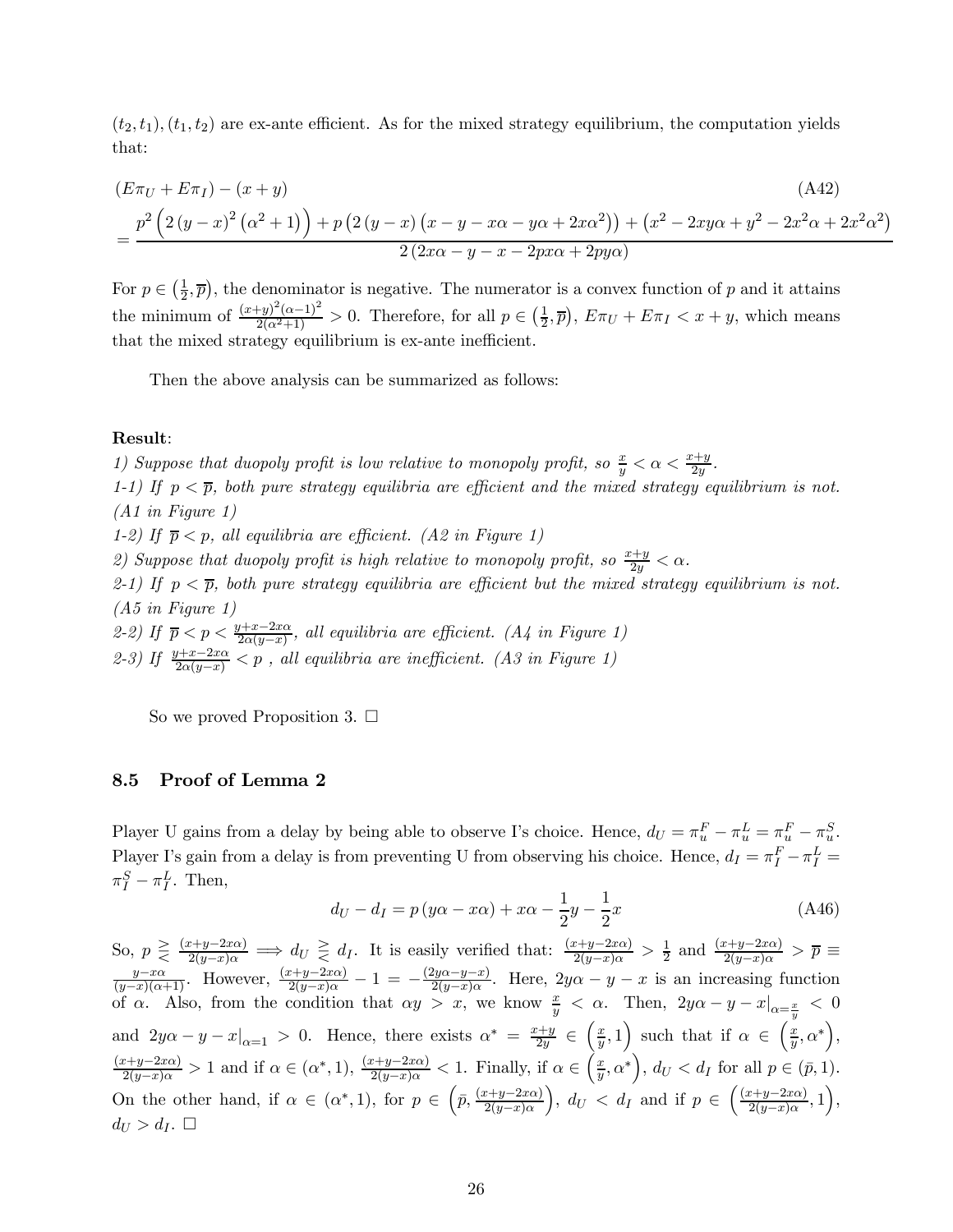# 8.6 Proof of Proposition 4

Note that  $\pi_I(t_U = t_2, t_I = t_1)|_{p < \bar{p}} = (x - px + py)$  and  $\pi_I(p)|_{p > \bar{p}} = \frac{(x - px + py)(\alpha + 1)}{2}$ . Then, a) Both  $\pi_I(t_U=t_2,t_I=t_1)|_{p<\bar{p}}$  and  $\pi_I(p)|_{p>\bar{p}}$  are monotone increasing functions, b)  $\pi_I(t_U=t_2,t_I=t_1)|_{p=\frac{1}{2}}=1$  $\frac{1}{2}(x+y)$ , c)  $\pi_I(t_U = t_2, t_I = t_1)|_{p=\bar{p}} = \frac{(x+y)}{(\alpha+1)}$ , d)  $\pi_I(p)|_{p=\frac{y-x\alpha}{(y-1)(\alpha+1)}} = \frac{1}{2}(x+y)$ , e)  $\pi_I(p)|_{p=1} =$  $\frac{1}{2}(\alpha+1)y, \text{ f) } \pi_I(t_U=t_2, t_I=t_1)|_{p=\bar{p}} > \pi_I(p)|_{p=\bar{p}}, \text{ and g) } \pi_I(t_U=t_2, t_I=t_1)|_{p=\bar{p}} - \pi_I(p)|_{p=1}=0$  $-\frac{(2y\alpha-y-2x+y\alpha^2)}{2(\alpha+1)}$ . In g), if we let  $A(\alpha) \equiv 2y\alpha - y - 2x + y\alpha^2$ , it is a convex function and attains the Min value at  $\alpha = -1$  where  $A(\alpha = -1) < 0$ . Also  $A(\alpha = 0) < 0$  and  $A(\alpha = 1) > 0$ . Hence there exists  $\bar{\alpha}$  such that if  $0 < \alpha < \bar{\alpha}$ ,  $\pi_I(t_U = t_2, t_I = t_1)|_{p=\bar{p}} > \pi_I(p)|_{p=1}$  and if  $\bar{\alpha} < \alpha < 1$ ,  $\pi_I(t_U = t_2, t_I = t_1)|_{p = \bar{p}} < \pi_I(p)|_{p = 1}$ . Therefore, if  $0 < \alpha < \bar{\alpha}$ , he pick  $p = \bar{p} - \epsilon$  and if  $\bar{\alpha} < \alpha < 1$ , he picks  $p = 1 - \epsilon$ . Here,  $\bar{\alpha} = \frac{1}{y} \left( \sqrt{2} \sqrt{xy + y^2} - y \right)$ . Figure 2 represents this result.  $\Box$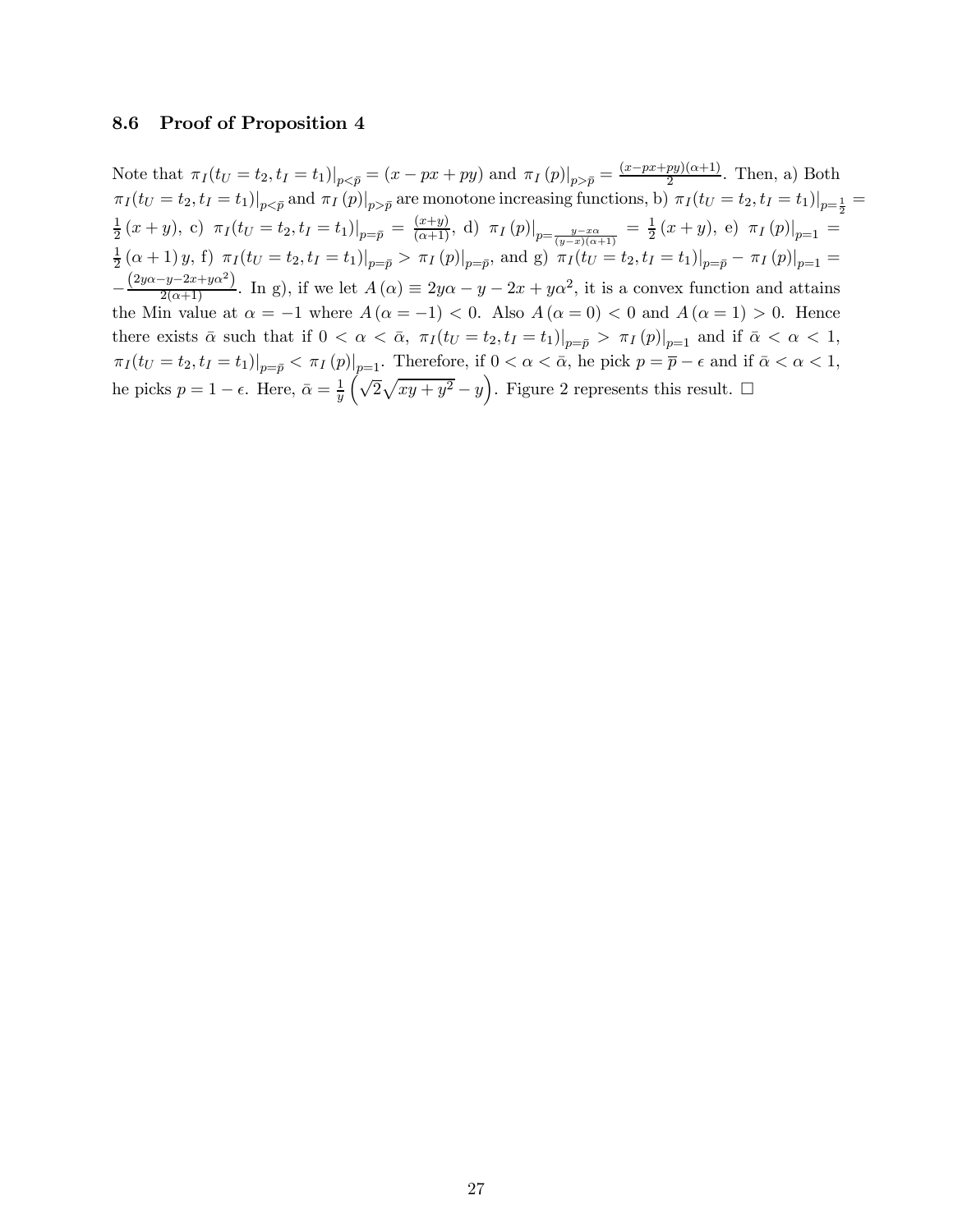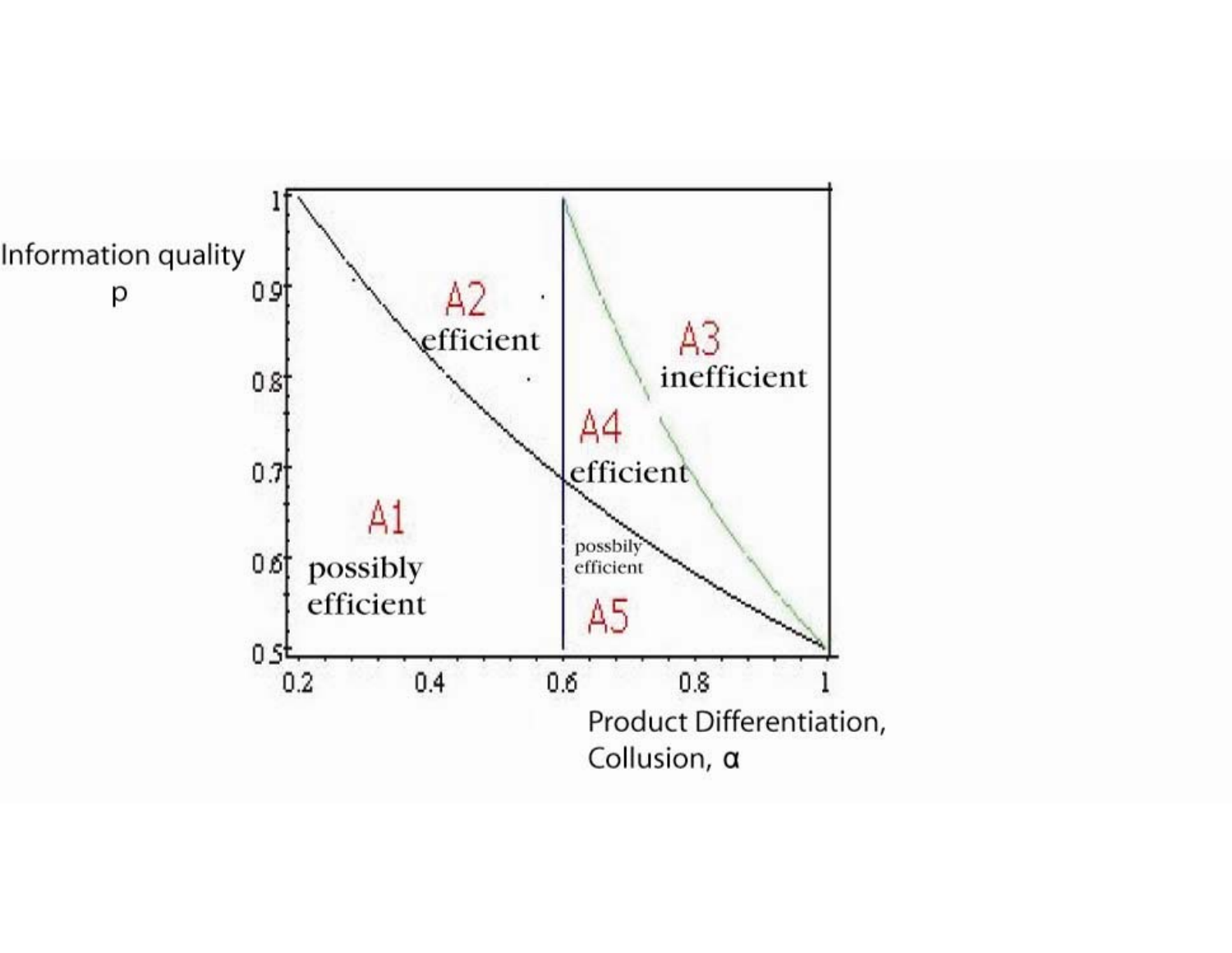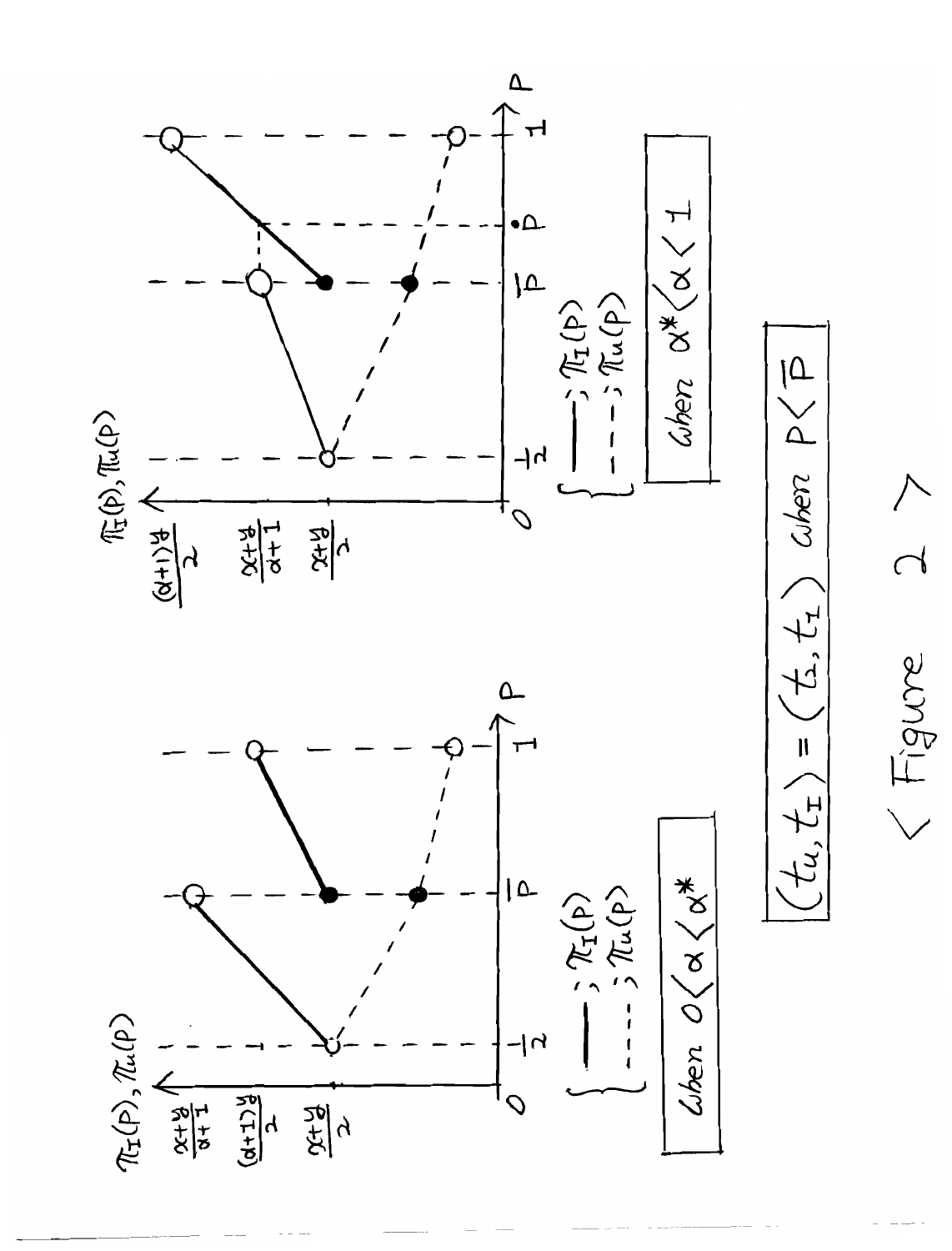



< Figure 3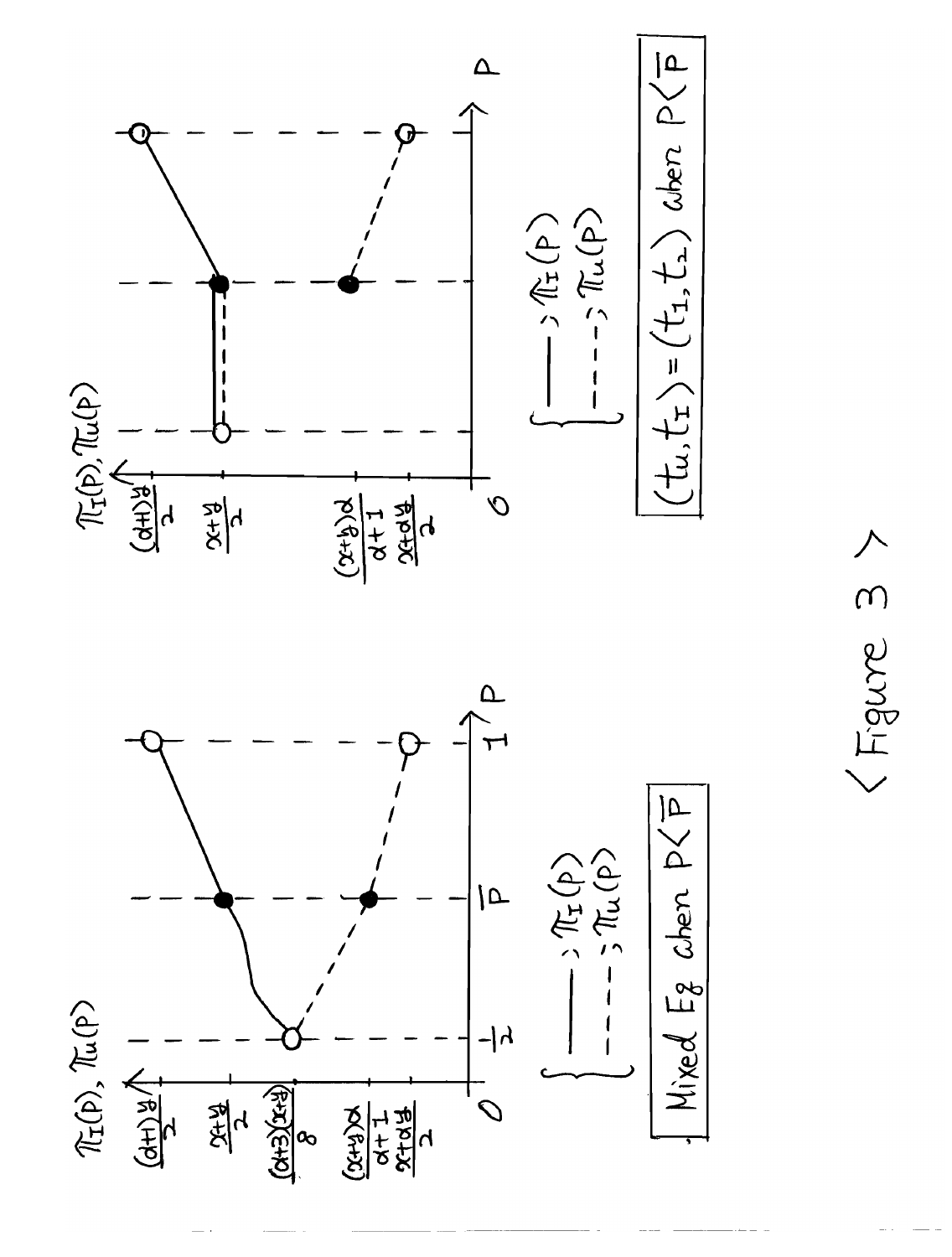# 9 References

Appelbaum, E. and Lim, C., 1985, 'Contestable Markets and Uncertainty,' RAND Journal of Economics, 16(1), pp. 28-40.

Argenziano, R. and Schmidt-Dengler, P., 2008, 'N-Player Preemption Games,' SSRN: http:  $// ssm.com/abstract=968427.$ 

Baum, J.A.C. and Haveman, H.A., 1997, 'Love Thy Neighbor? Differentiation and Agglomeration in the Manhattan Hotel Industry, 1898-1990,' Administrative Science Quarterly, 42(2), pp. 304-338.

Bolton, P. and Harris, C., 1999, 'Strategic Experimentation,' Econometrica, 67(2), pp. 349- 374.

Bouis, R., Huisman, K.J.M. and Kort, P.M., 2009, 'Investment in Oligopoly under Uncertainty: The Accordion Effect,' Internation Journal of Industrial Organization, 27(2), pp. 320-331.

Boulding, W. and Christen, M., 2003, 'Sustainable Pioneering Advantage? Profit Implications of Market Entry Order.' Marketing Science, 22(3), pp. 371-392.

Brunnermeier, M.K. and Morgan, J., 2010, 'Clock Games: Theory and Experiments,' Games and Economic Behavior, 68(2), pp. 532-550.

Chamley, C. and Gale, D., 1994, 'Information Revelation and Strategic Delay in a Model of Investment,' Econometrica, 62(5), pp. 1065-1085.

Esty, B. and Ghemawat, P., 2002, 'Airbus vs. Boeing in Superjumbos: A Case of Failed Preemption,' http://www.olin.wustl.edu/cres/research/calendar/files/Airbus\_vs\_Boeing.pdf (February 14, 2002).

Frisell, L., 2003, 'On the Interplay of Informational Spillovers and Payoff Externalities,' RAND Journal of Economics, 34(3), pp. 582—592.

Gal-Or, E., 1987, "First Mover Disadvantages with Private Information," Review of Economic Studies, 54(2), pp. 279-292.

Hirokawa, M. and Sasaki, D., 2001, 'Endogenously Asynchronous Entries into an Uncertain Industry,' Journal of Economics & Management Strategy, 10(3), pp. 435-461.

Hoppe, H.C., 2000, 'Second-Mover Advantages in the Strategic Adoption of New Technology under Uncertainty,' International Journal of Industrial Organization, 18(2), pp. 315-338.

Kohli, R. and Venkatraman, N., 2006, 'Airbus 380,' http://business-cases.blogspot.com/2006\_ 04 01 archive.htmlf

Levin, D. and Peck J., 2003, 'To Grab for the Market or to Bide One's Time: A Dynamic